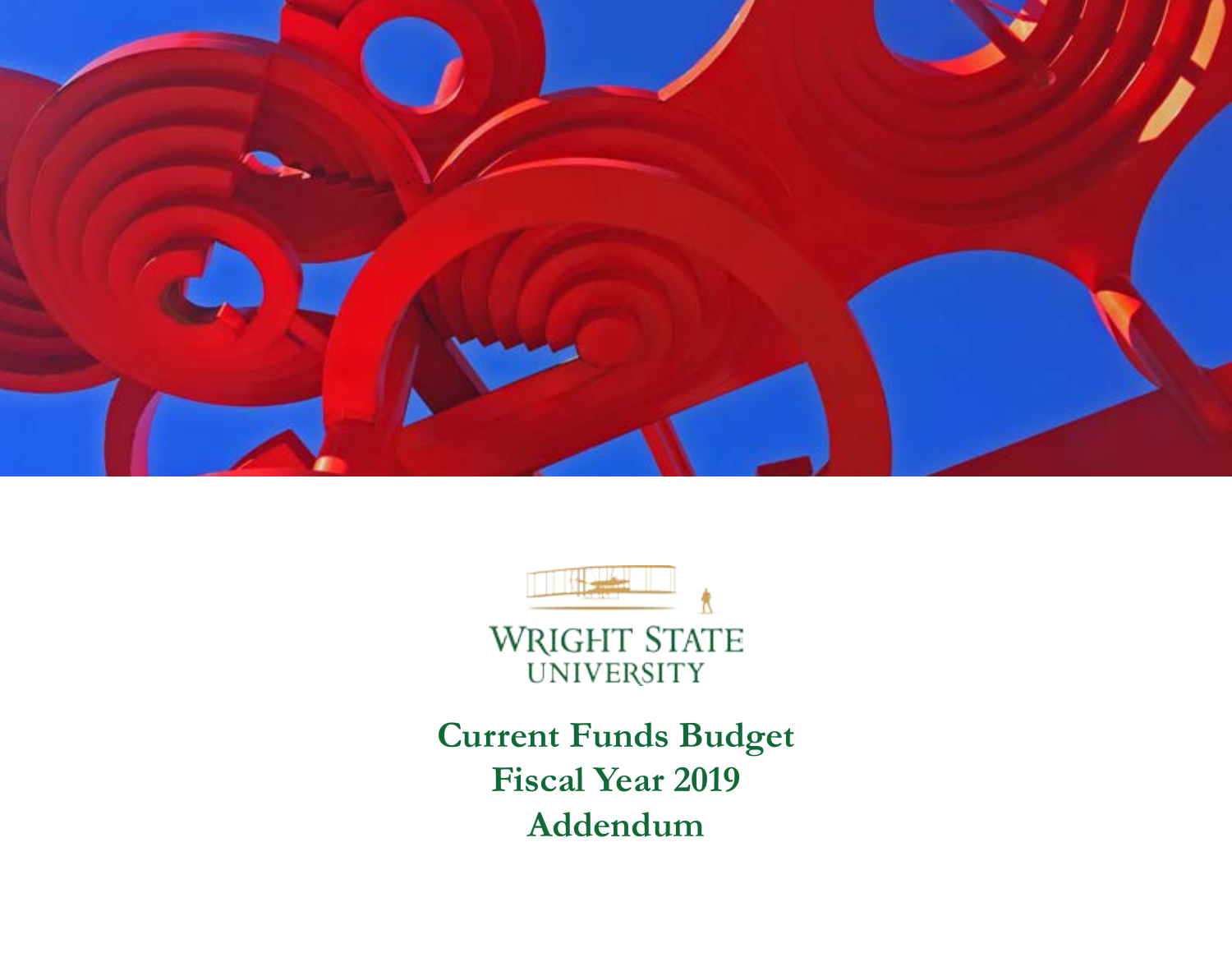# **Table of Contents**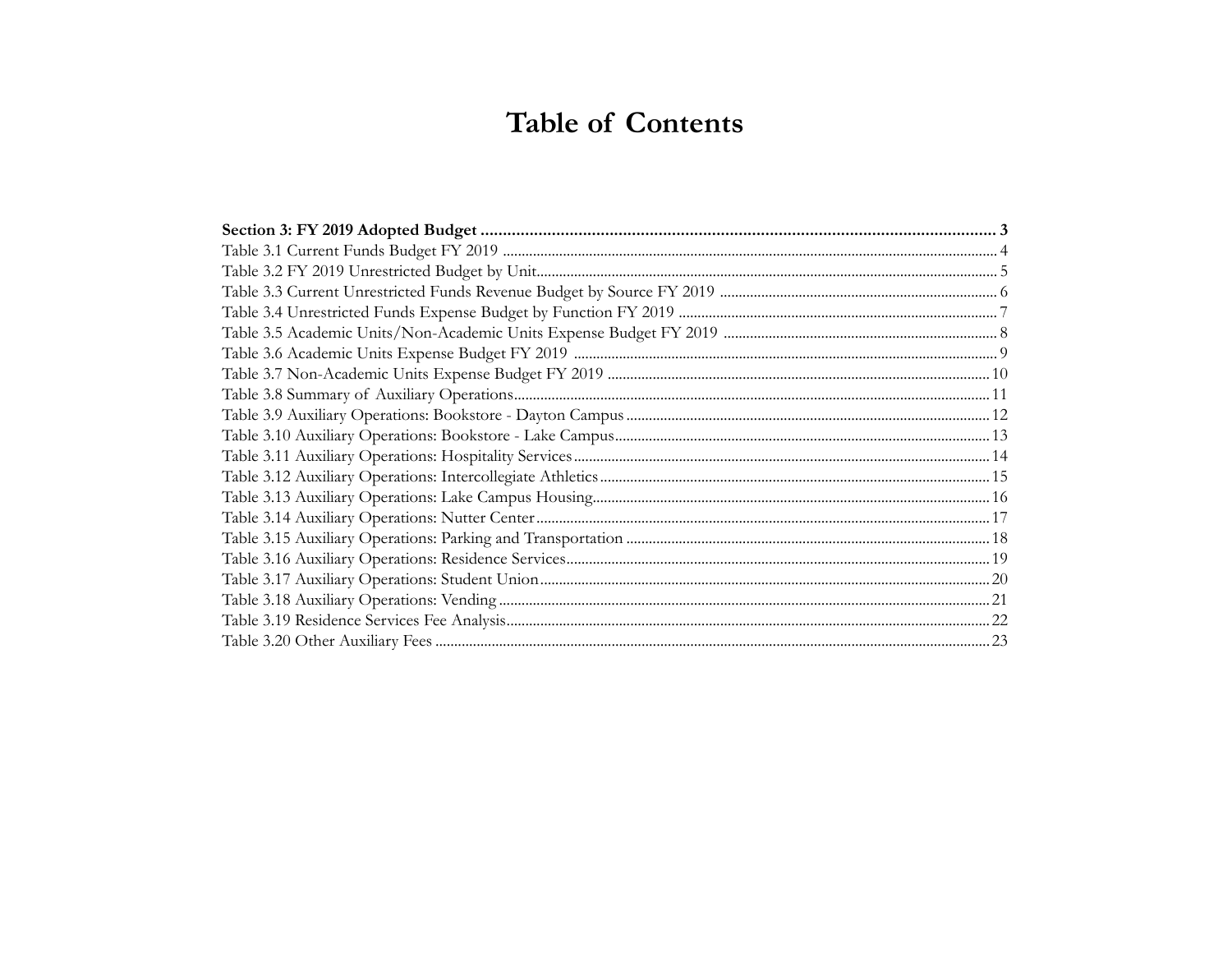# <span id="page-2-0"></span>**Section 3: FY 2019 Adopted Budget**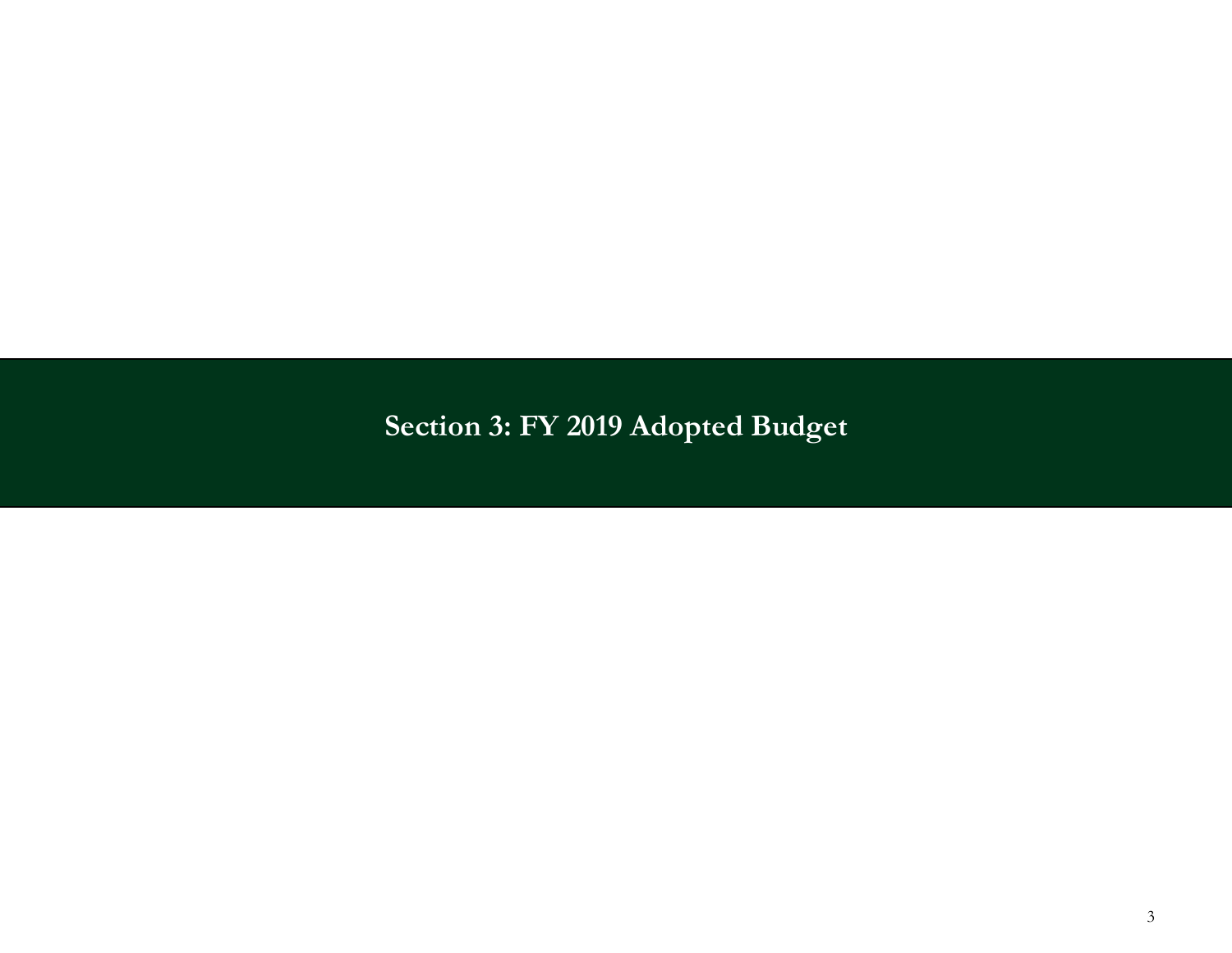#### <span id="page-3-0"></span>**Table 3.1 Current Funds Budget FY 2019**

*In (000's); Consolidated unrestricted and restricted*

|                                     |       | 2019 Adopted  |       |            |       |         |  |
|-------------------------------------|-------|---------------|-------|------------|-------|---------|--|
| Description                         |       | <b>Budget</b> |       | Restricted |       | Total   |  |
| <b>Revenues:</b>                    |       |               |       |            |       |         |  |
| Tuition and fees                    | \$    | 164,825       | \$    |            | $\$\$ | 164,825 |  |
| State appropriations                |       | 84,600        |       | 12,510     |       | 97,110  |  |
| Grants and contracts                |       | 6,400         |       | 72,950     |       | 79,350  |  |
| Other revenues                      |       | 20,111        |       |            |       | 20,111  |  |
| <b>Total Revenues</b>               | \$    | 275,936       | \$    | 85,460     | \$    | 361,396 |  |
| <b>Expenses and Transfers:</b>      |       |               |       |            |       |         |  |
| <b>Expenses:</b>                    |       |               |       |            |       |         |  |
| Compensation                        | \$    | 184,527       | \$    | 38,604     | \$    | 223,131 |  |
| Operating expenses                  |       | 76,459        |       | 46,856     |       | 123,315 |  |
| Subtotal Expenses                   | $\$\$ | 260,986       | $\$\$ | 85,460     | $\$\$ | 346,446 |  |
| <b>Transfers</b>                    | \$    | 11,950        | \$    |            | \$    | 11,950  |  |
| <b>Total Expenses and Transfers</b> | \$    | 272,936       | \$    | 85,460     | \$    | 358,396 |  |
| Net Change in Fund Balances         | \$    | 3,000         | \$    |            |       | 3,000   |  |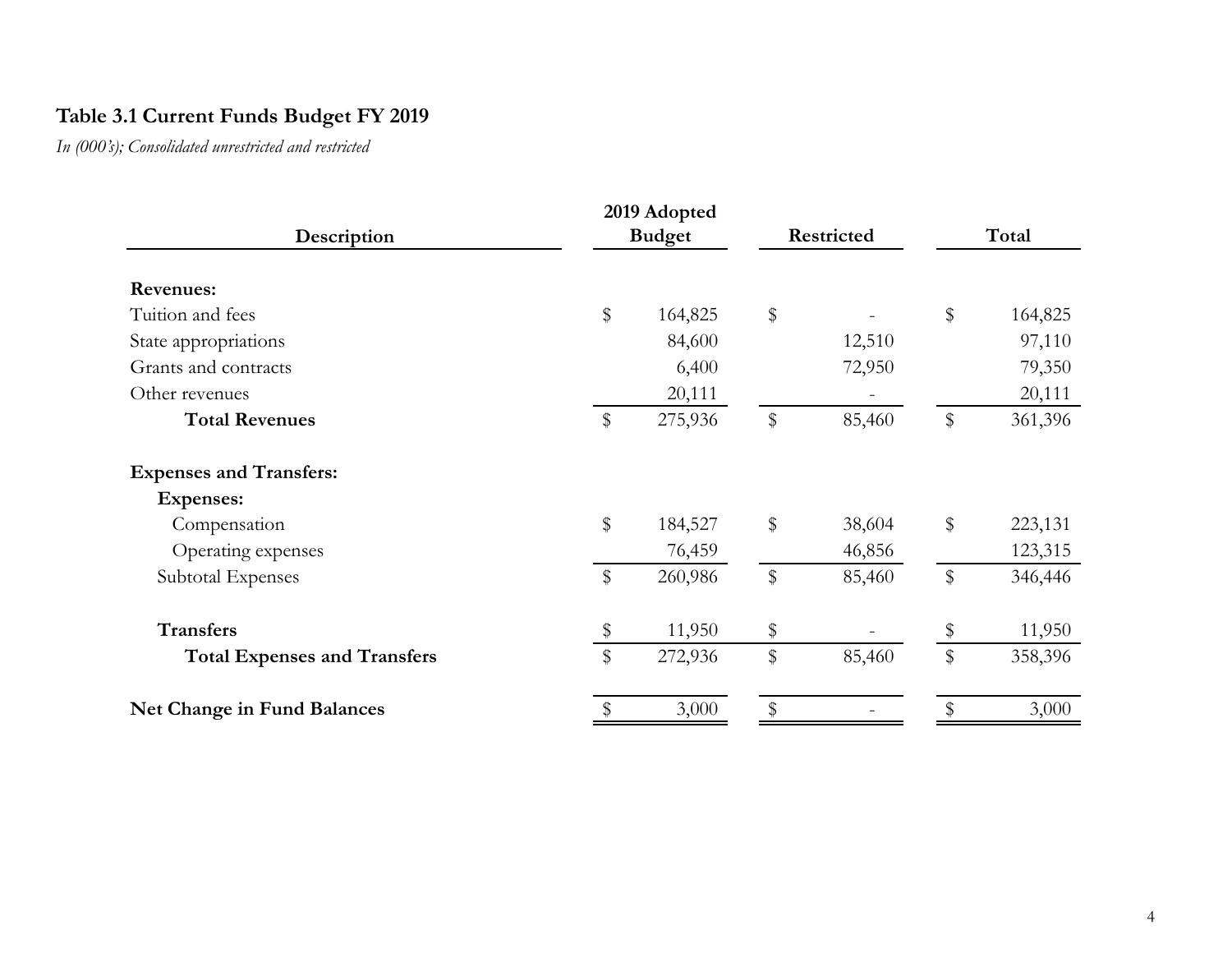## <span id="page-4-0"></span>**Table 3.2 FY 2019 Unrestricted Budget by Unit**

|                                             | FY19 Budget       |                                       | FY19 Budget       |
|---------------------------------------------|-------------------|---------------------------------------|-------------------|
| <b>Colleges:</b>                            |                   | <b>Non-Academic Units:</b>            |                   |
| Boonshoft School of Medicine                | \$<br>32,819,088  | Associate Provost                     | \$<br>2,295,032   |
| College of Education and Human Services     | 9,340,025         | Business and Finance                  | 4,086,100         |
| College of Engineering and Computer Science | 18, 136, 189      | <b>Facilities Management Services</b> | 23,804,623        |
| College of Liberal Arts                     | 23,252,912        | Other Institutional                   | 37,787,269        |
| College of Nursing and Health               | 5,260,439         | President                             | 14,042,585        |
| College of Science and Mathematics          | 23,596,139        | Provost Academic - ULIB               | 6,403,087         |
| Lake Campus                                 | 11,088,856        | Provost Non-Academic                  | 23,315,807        |
| Raj Soin College of Business                | 13,406,748        | VP-Enrollment Management              | 4,233,210         |
| School of Professional Psychology           | 3,613,742         | VP-Research & Graduate Studies        | 7,026,934         |
| <b>Subtotal: Colleges</b>                   | \$<br>140,514,138 | VP-Student Affairs                    | 6,731,726         |
|                                             |                   | VP-University Advancement Admin       | 2,695,819         |
|                                             |                   | Subtotal: Non-Academic Units          | \$<br>132,422,192 |
|                                             |                   | <b>Grand Total</b>                    | \$<br>272,936,330 |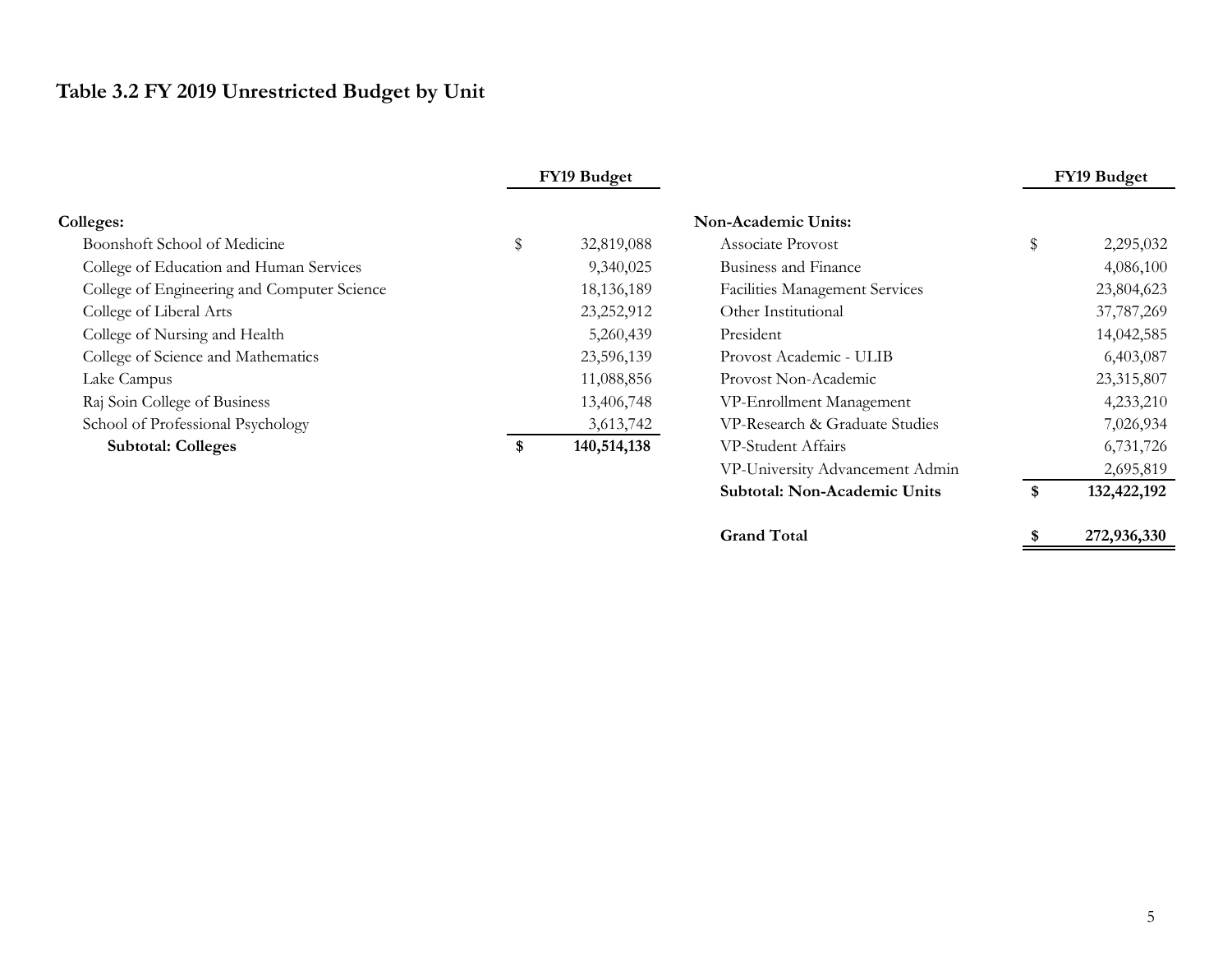#### <span id="page-5-0"></span>**Table 3.3 Current Unrestricted Funds Revenue Budget by Source FY 2019 (000's)**

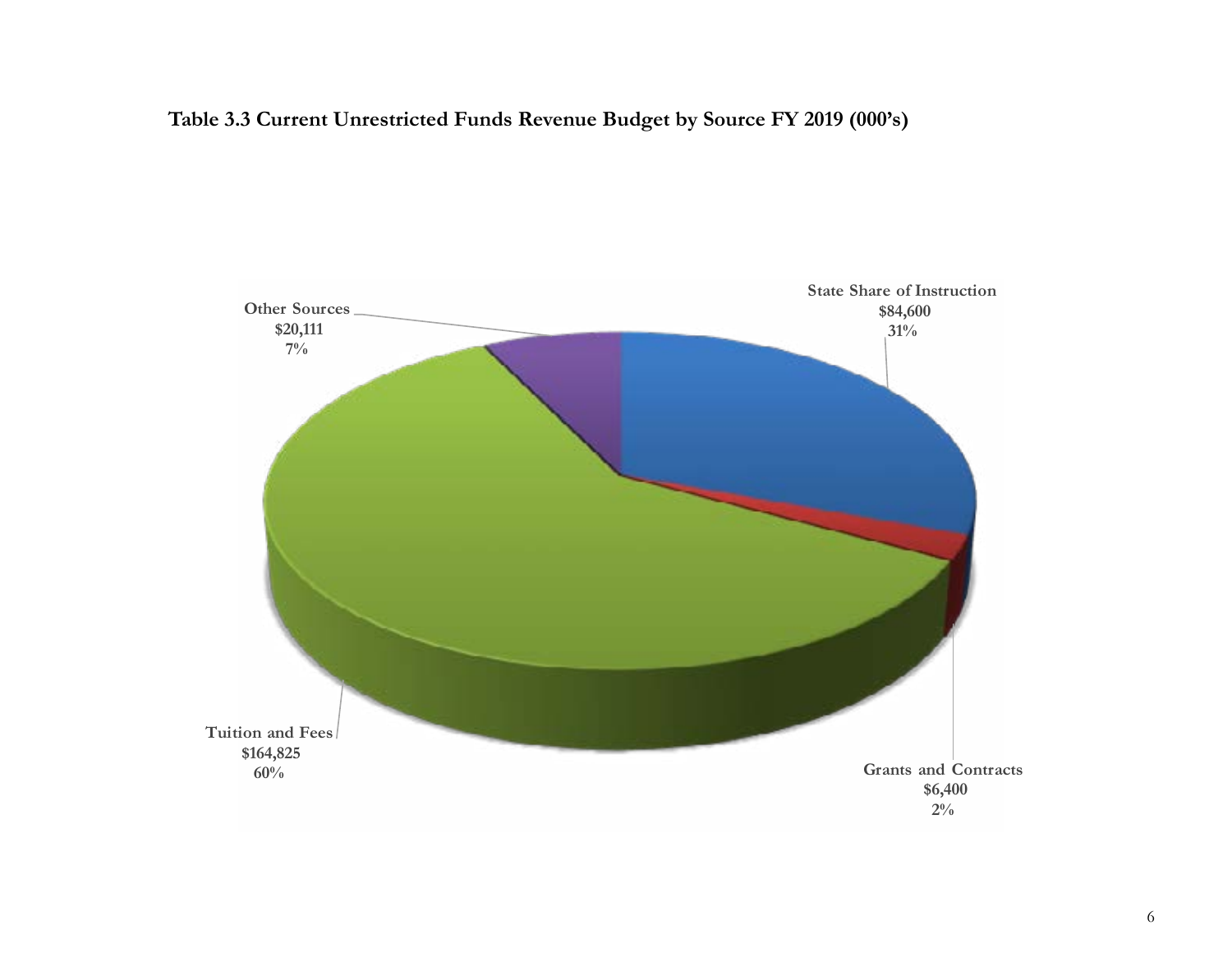<span id="page-6-0"></span>

#### **Table 3.4 Unrestricted Funds Expense Budget by Function FY 2019 (000's)**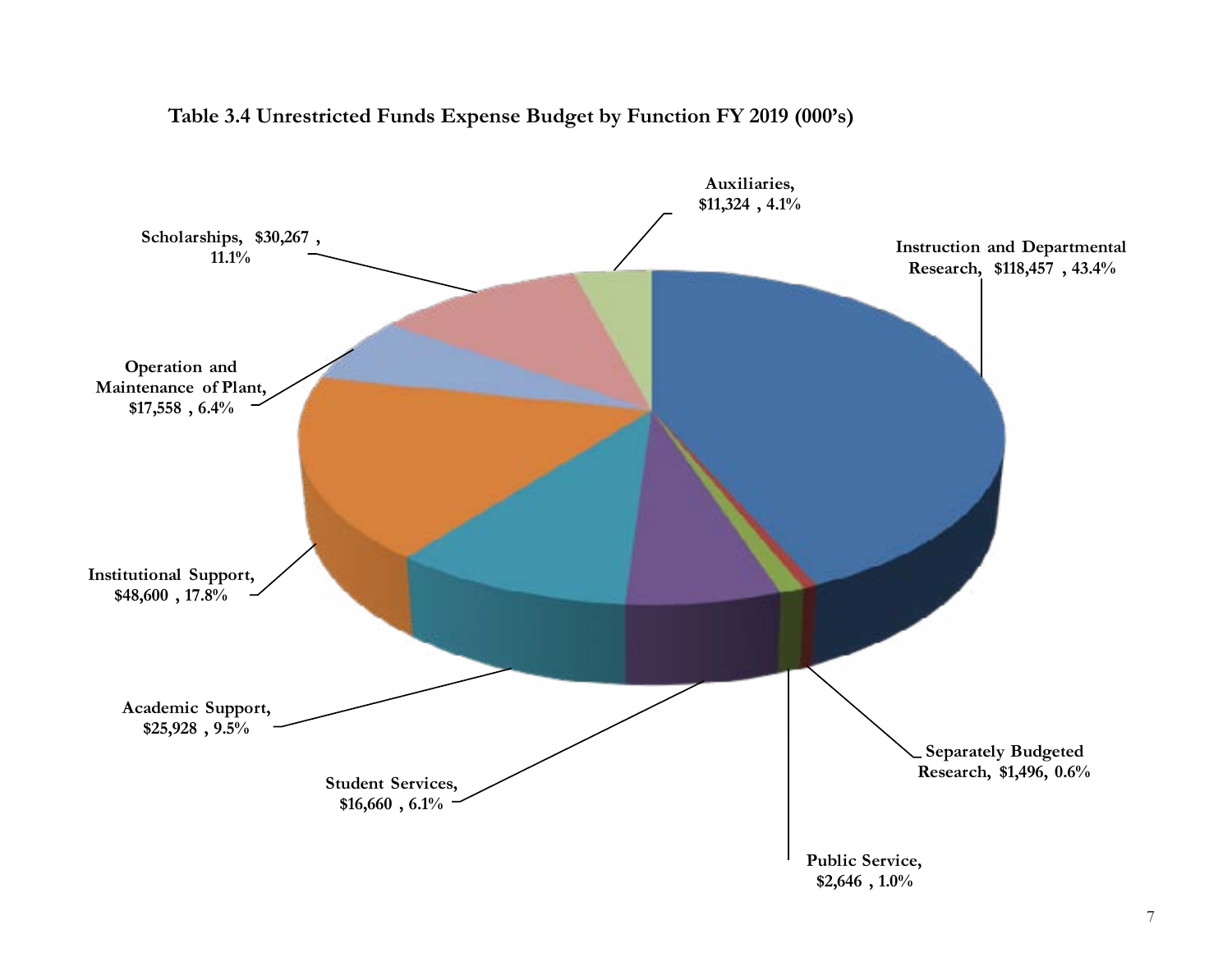<span id="page-7-0"></span>**Table 3.5 Academic Units/Non-Academic Units Expense Budget FY 2019 (000's)** 

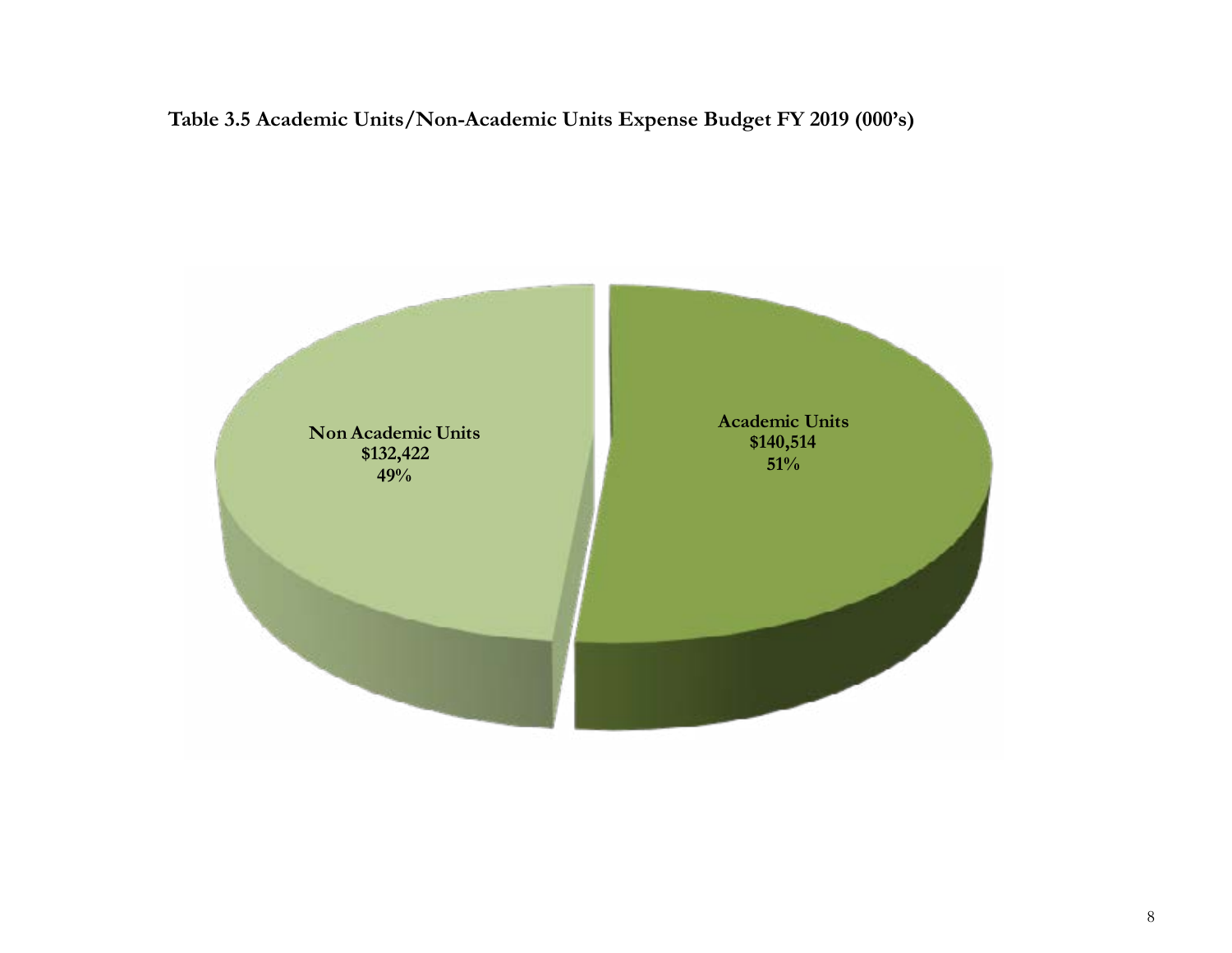#### <span id="page-8-0"></span>**Table 3.6 Academic Units Expense Budget FY 2019 (000's)**

*Unrestricted by college/school*



| Boonshoft School of Medicine<br>BSOM |  |
|--------------------------------------|--|
|--------------------------------------|--|

- CECS College of Engineering and Computer Science LAKE Lake Campus<br>CEHS College of Education and Human Services RSCOB Raj Soin College of Business
- College of Education and Human Services
- 
- College of Nursing and Health
- COSM College of Science and Mathematics
	-
	-
- COLA College of Liberal Arts SOPP School of Professional Psychology<br>CONH College of Nursing and Health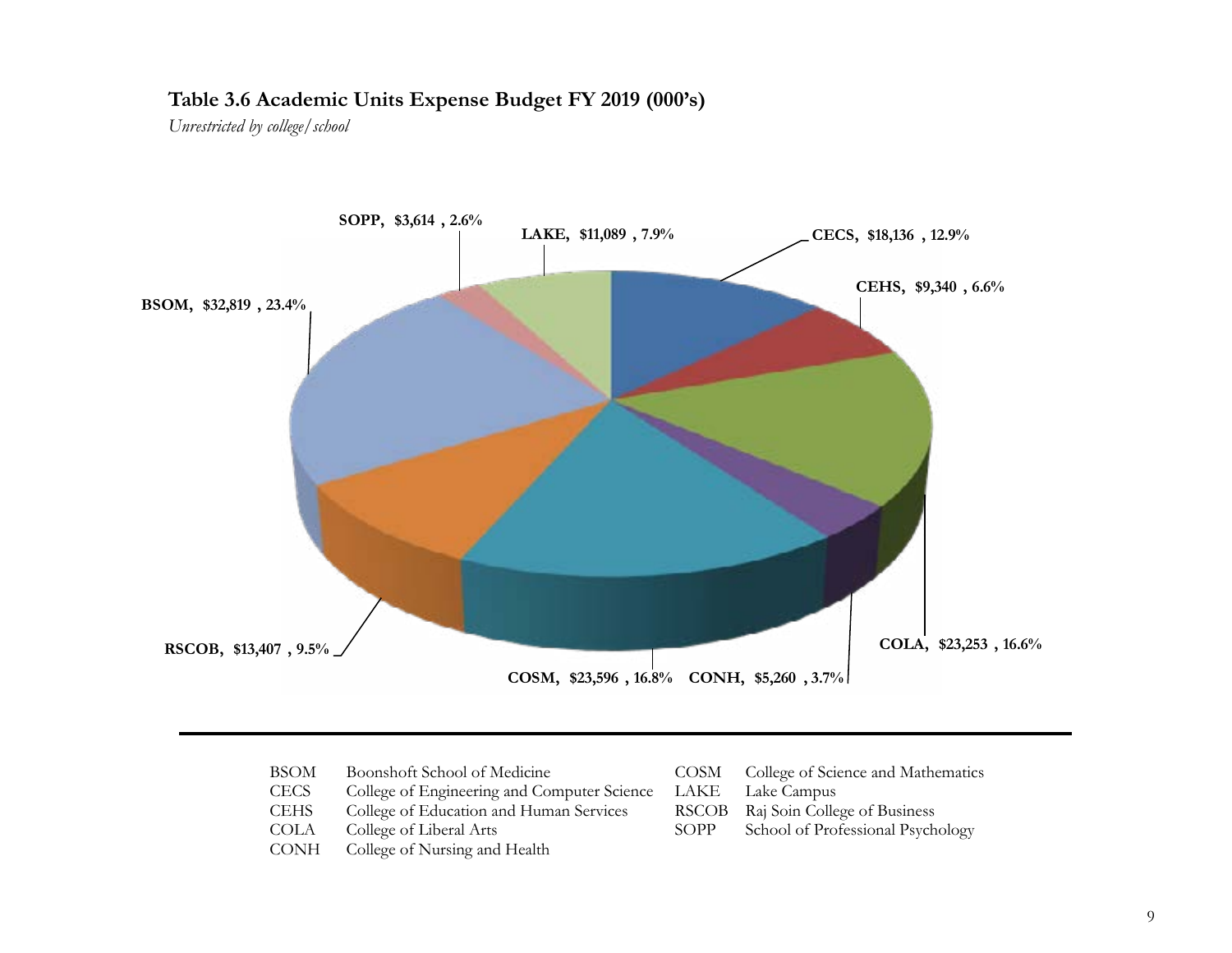#### <span id="page-9-0"></span>**Table 3.7 Non-Academic Units Expense Budget FY 2019 (000's)**

*Unrestricted by division*

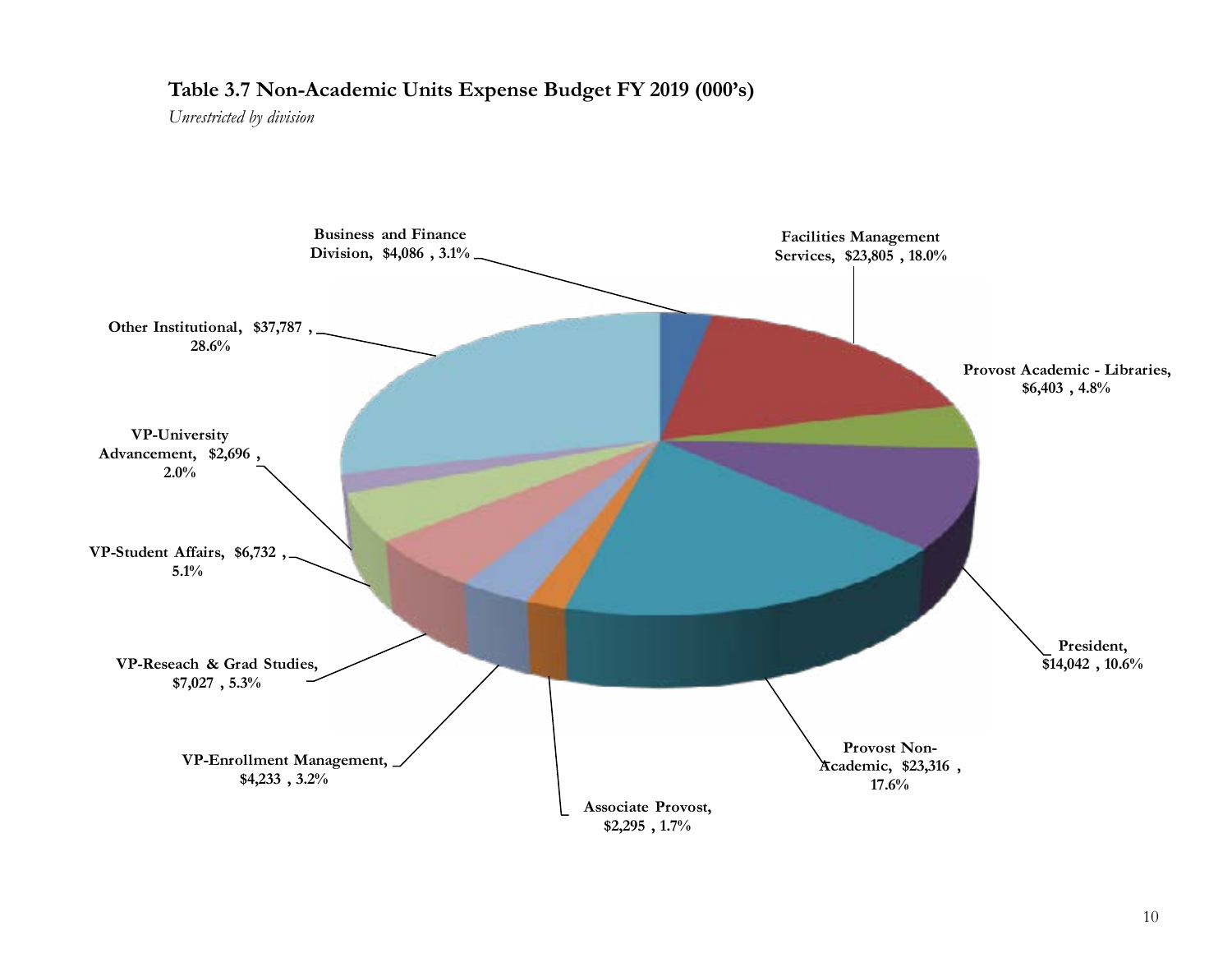#### <span id="page-10-0"></span>**Table 3.8 Summary of Auxiliary Operations**

*Unrestricted by auxiliary*

|                             |                  | Revenues & Support from E&G |                                       |                  | <b>Expenditures &amp; Transfers</b>                     |                                       |  |  |
|-----------------------------|------------------|-----------------------------|---------------------------------------|------------------|---------------------------------------------------------|---------------------------------------|--|--|
| <b>Auxiliaries</b>          | Revenues         | Support from E&G            | <b>Total Revenue</b><br><b>Budget</b> | Expenditures     | R&R, Debt<br>Payment& Non<br><b>Mandatory Transfers</b> | <b>Total Expense</b><br><b>Budget</b> |  |  |
| Dayton Campus Bookstore     | \$<br>460,000    | $\sqrt[6]{\frac{1}{2}}$     | 460,000<br>\$                         | \$<br>203,960    | \$<br>256,040                                           | $\$\$<br>460,000                      |  |  |
| Lake Campus Bookstore       | 11,166           |                             | 11,166                                | 11,166           |                                                         | 11,166                                |  |  |
| <b>Hospitality Services</b> | 1,608,667        |                             | 1,608,667                             | 664,703          | 943,964                                                 | 1,608,667                             |  |  |
| Intercollegiate Athletics   | 1,307,718        | 10,198,193                  | 11,505,911                            | 11,505,911       |                                                         | 11,505,911                            |  |  |
| Lake Campus Housing         |                  |                             |                                       |                  | $\overline{\phantom{0}}$                                |                                       |  |  |
| Nutter Center               | 2,662,215        | 464,525                     | 3,126,740                             | 3,126,740        |                                                         | 3,126,740                             |  |  |
| Parking & Transportation    | 2,577,414        |                             | 2,577,414                             | 2,203,868        | 198,545                                                 | 2,402,413                             |  |  |
| <b>Residence Services</b>   | 3,329,001        |                             | 3,329,001                             | 2,777,230        |                                                         | 2,777,230                             |  |  |
| Student Union               | 139,500          | 2,721,342                   | 2,860,842                             | 1,936,842        | 924,000                                                 | 2,860,842                             |  |  |
| Vending                     | 680,656          |                             | 680,656                               | 584,281          | 96,375                                                  | 680,656                               |  |  |
| Total                       | \$<br>12,776,337 | 13,384,060<br>S             | \$<br>26,160,397                      | 23,014,701<br>\$ | 2,418,924<br>\$                                         | 25,433,625<br>\$                      |  |  |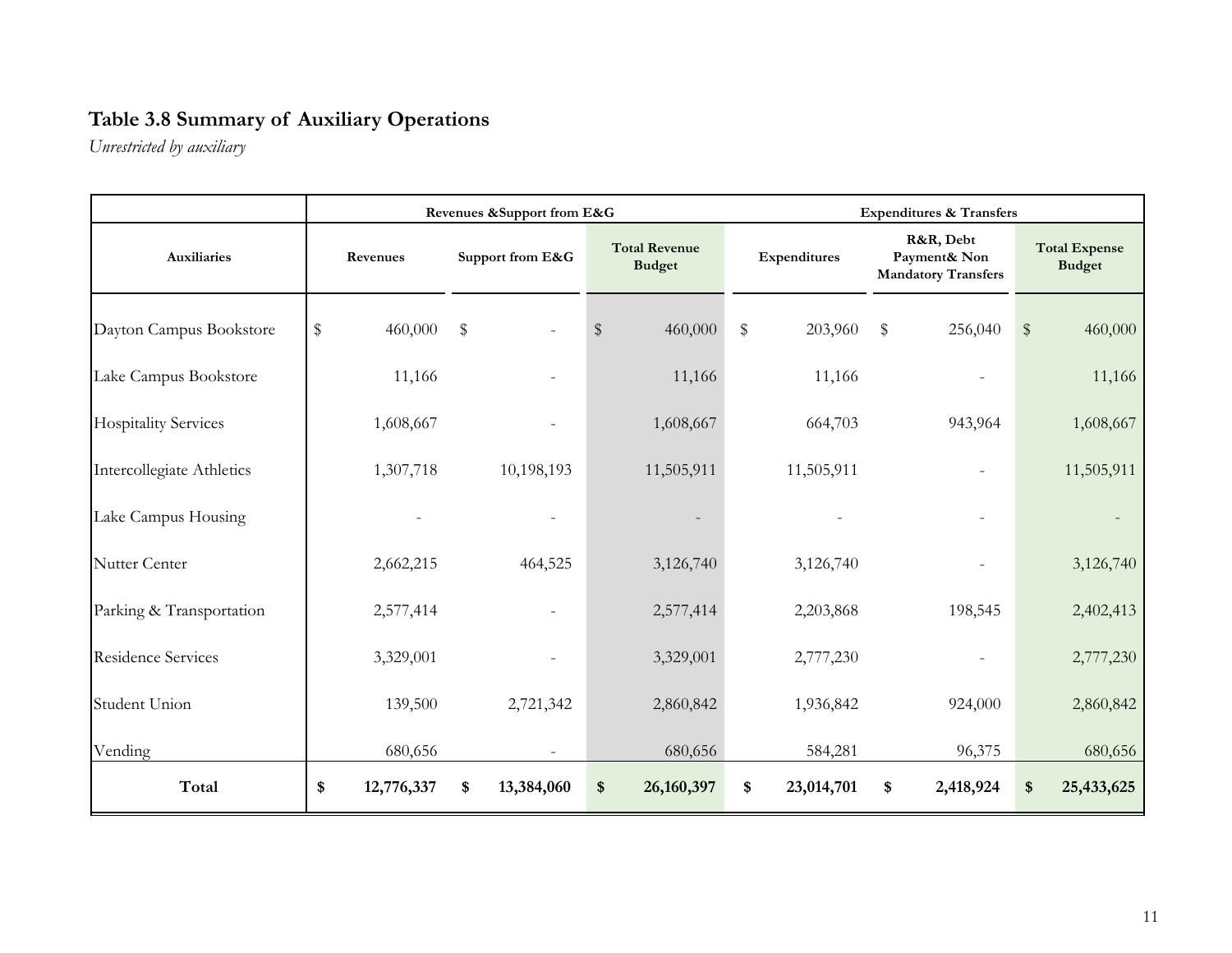### <span id="page-11-0"></span>**Table 3.9 Auxiliary Operations: Bookstore - Dayton Campus**

|                                  | <b>Budgeted</b><br>FY 2019 |            | <b>Budgeted</b><br><b>FY 2018</b> |           | Dollar<br>Change |           |
|----------------------------------|----------------------------|------------|-----------------------------------|-----------|------------------|-----------|
| Revenues:                        |                            |            |                                   |           |                  |           |
| Commissions Income               | \$                         | 460,000    | \$                                | 480,000   | \$               | (20,000)  |
| <b>Total Revenues</b>            | \$                         | 460,000    |                                   | 480,000   |                  | (20,000)  |
| Expenditures:                    |                            |            |                                   |           |                  |           |
| Personnel                        | \$                         | 27,204     | \$                                | 27,204    | \$               |           |
| <b>Benefits</b>                  |                            | 11,181     |                                   | 9,467     |                  | 1,714     |
| <b>General Operations</b>        |                            | 60,636     |                                   | 86,350    |                  | (25, 714) |
| <b>Cost Allocations</b>          |                            | 104,939    |                                   | 104,939   |                  |           |
| Total Expenditures               | \$                         | 203,960    | \$                                | 227,960   | \$               | (24,000)  |
| Transfers:                       |                            |            |                                   |           |                  |           |
| Renewal & Replacement            | \$                         | (256, 040) | \$.                               | (252,040) | \$               | (4,000)   |
| <b>Total Transfers</b>           | \$                         | (256, 040) | \$                                | (252,040) | \$               | (4,000)   |
| Total Expenditures and Transfers | \$                         | 460,000    | \$                                | 480,000   |                  | (20,000)  |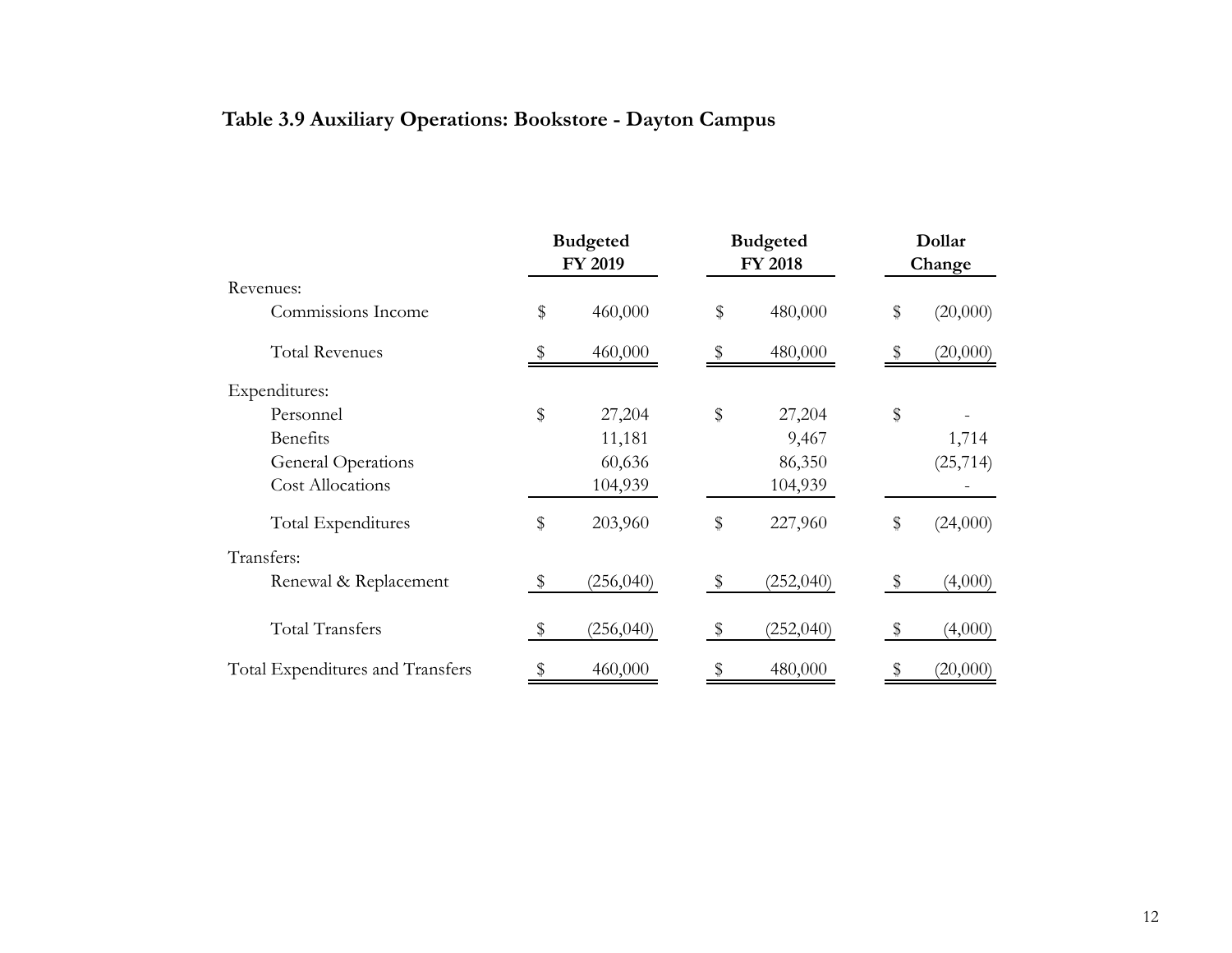### <span id="page-12-0"></span>**Table 3.10 Auxiliary Operations: Bookstore - Lake Campus**

|                         | <b>Budgeted</b><br>FY 2019 |        | <b>Budgeted</b><br><b>FY 2018</b> | Dollar<br>Change |         |  |
|-------------------------|----------------------------|--------|-----------------------------------|------------------|---------|--|
| Revenues:               |                            |        |                                   |                  |         |  |
| Commissions Income      |                            | 11,166 | 10,166                            |                  | 1,000   |  |
| <b>Total Revenues</b>   |                            | 11,166 | 10,166                            |                  | 1,000   |  |
| Expenditures:           |                            |        |                                   |                  |         |  |
| Personnel               | \$                         |        | \$                                | \$               |         |  |
| <b>Benefits</b>         |                            |        |                                   |                  |         |  |
| General Operations      |                            |        |                                   |                  |         |  |
| <b>Cost Allocations</b> |                            | 11,166 | 10,166                            |                  | (1,000) |  |
| Total Expenditures      |                            | 11,166 | 10,166                            |                  | 1,000   |  |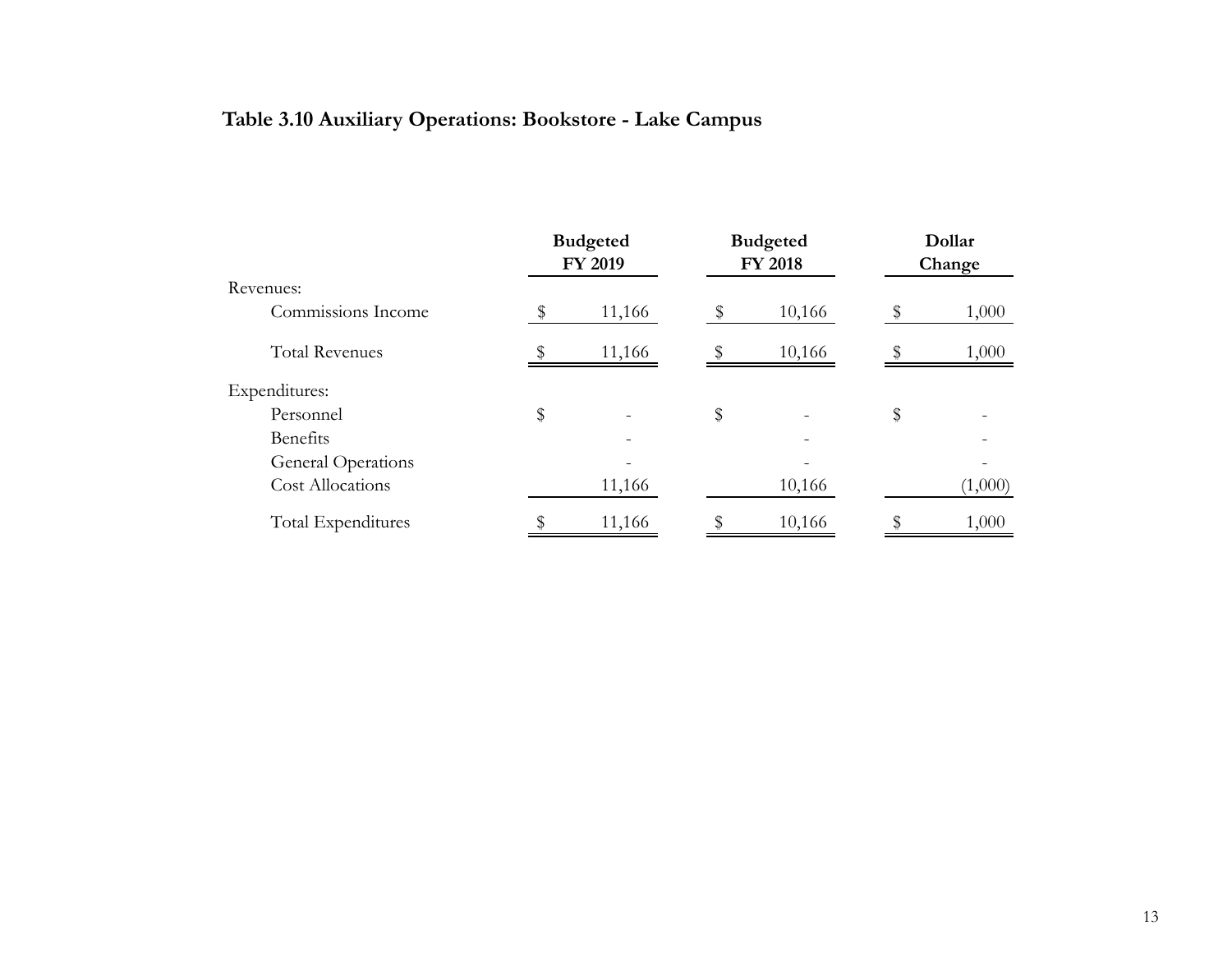### <span id="page-13-0"></span>**Table 3.11 Auxiliary Operations: Hospitality Services**

|                                  | <b>Budgeted</b><br>FY 2019 |    | <b>Budgeted</b><br><b>FY 2018</b> |    | Dollar<br>Change |
|----------------------------------|----------------------------|----|-----------------------------------|----|------------------|
| Revenues:                        |                            |    |                                   |    |                  |
| Venue Revenues and Board Charges | \$<br>258,667              | \$ | 258,667                           | \$ |                  |
| Commissions Income               | 1,350,000                  |    | 1,402,949                         |    | (52, 949)        |
| <b>Total Revenues</b>            | 1,608,667                  |    | 1,661,616                         |    | (52, 949)        |
| Expenditures:                    |                            |    |                                   |    |                  |
| Personnel                        | \$<br>26,400               | \$ | 26,400                            | \$ |                  |
| Benefits                         | 10,850                     |    | 9,187                             |    | 1,663            |
| General Operations               | 178,858                    |    | 158,858                           |    | 20,000           |
| <b>Cost Allocations</b>          | 448,595                    |    | 450,258                           |    | (1,663)          |
| Total Expenditures               | \$<br>664,703              | \$ | 644,703                           | \$ | 20,000           |
| Transfers:                       |                            |    |                                   |    |                  |
| Renewal & Replacement            | \$<br>(943, 964)           | \$ | (1,016,913)                       |    | 72,949           |
| <b>Total Transfers</b>           | \$<br>(943, 964)           | S  | (1,016,913)                       | S  | 72,949           |
| Total Expenditures and Transfers | \$<br>1,608,667            |    | 1,661,616                         |    | (52, 949)        |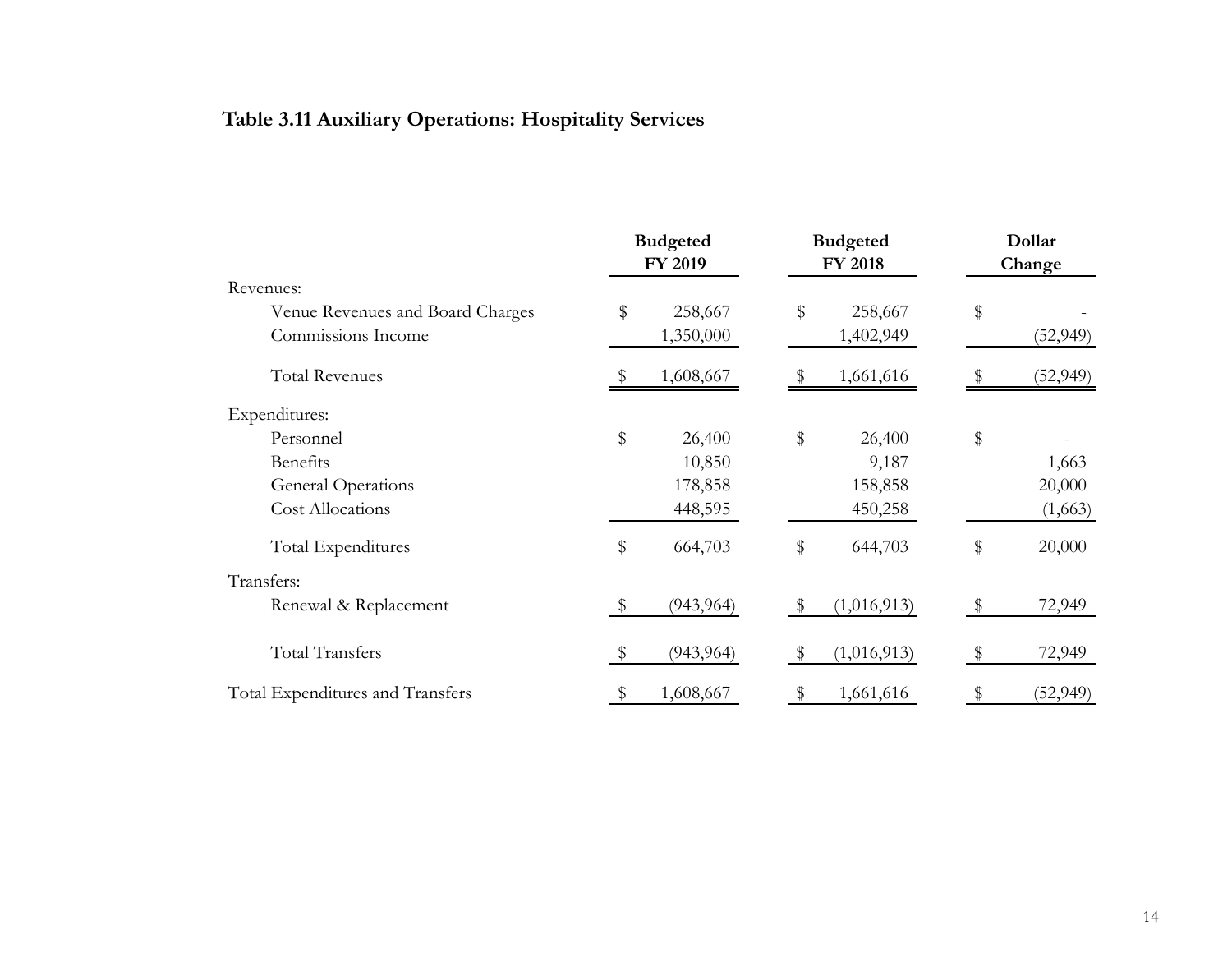### <span id="page-14-0"></span>**Table 3.12 Auxiliary Operations: Intercollegiate Athletics**

|                                  | <b>Budgeted</b><br>FY 2019 |            | <b>Budgeted</b><br><b>FY 2018</b> |            | Dollar<br>Change |            |
|----------------------------------|----------------------------|------------|-----------------------------------|------------|------------------|------------|
| Revenues:                        |                            |            |                                   |            |                  |            |
| Gifts/Grants - Foundation        | \$                         |            | \$                                |            | \$               |            |
| <b>Ticket Sales</b>              |                            | 447,901    |                                   | 370,400    |                  | 77,501     |
| Athletic Conference Income       |                            | 92,000     |                                   | 336,000    |                  | (244,000)  |
| Sponsorship & Advertising        |                            | 467,817    |                                   | 384,617    |                  | 83,200     |
| Other Sources                    |                            | 300,000    |                                   | 340,500    |                  | (40,500)   |
| <b>Total Revenues</b>            |                            | 1,307,718  |                                   | 1,431,517  |                  | (123,799)  |
| Expenditures:                    |                            |            |                                   |            |                  |            |
| Personnel                        | \$                         | 3,507,500  | $\$\$                             | 3,630,186  | \$               | (122, 686) |
| <b>Student Wages</b>             |                            | 75,600     |                                   | 100,000    |                  | (24, 400)  |
| Benefits                         |                            | 1,443,561  |                                   | 1,265,178  |                  | 178,383    |
| <b>General Operations</b>        |                            | 2,776,305  |                                   | 2,834,581  |                  | (58,276)   |
| Scholarships/Fellowships         |                            | 2,810,676  |                                   | 2,894,458  |                  | (83, 782)  |
| <b>Cost Allocations</b>          |                            | 892,269    |                                   | 892,269    |                  |            |
| Total Expenditures               | \$                         | 11,505,911 | $\$\,$                            | 11,616,672 | \$               | (110,761)  |
| Transfers:                       |                            |            |                                   |            |                  |            |
| Support from $E \& G$            | S                          | 10,198,193 | \$                                | 10,185,155 | \$               | 13,038     |
| <b>Total Transfers</b>           | S                          | 10,198,193 | S                                 | 10,185,155 | \$               | 13,038     |
| Total Expenditures and Transfers |                            | 1,307,718  |                                   | 1,431,517  |                  | (123,799)  |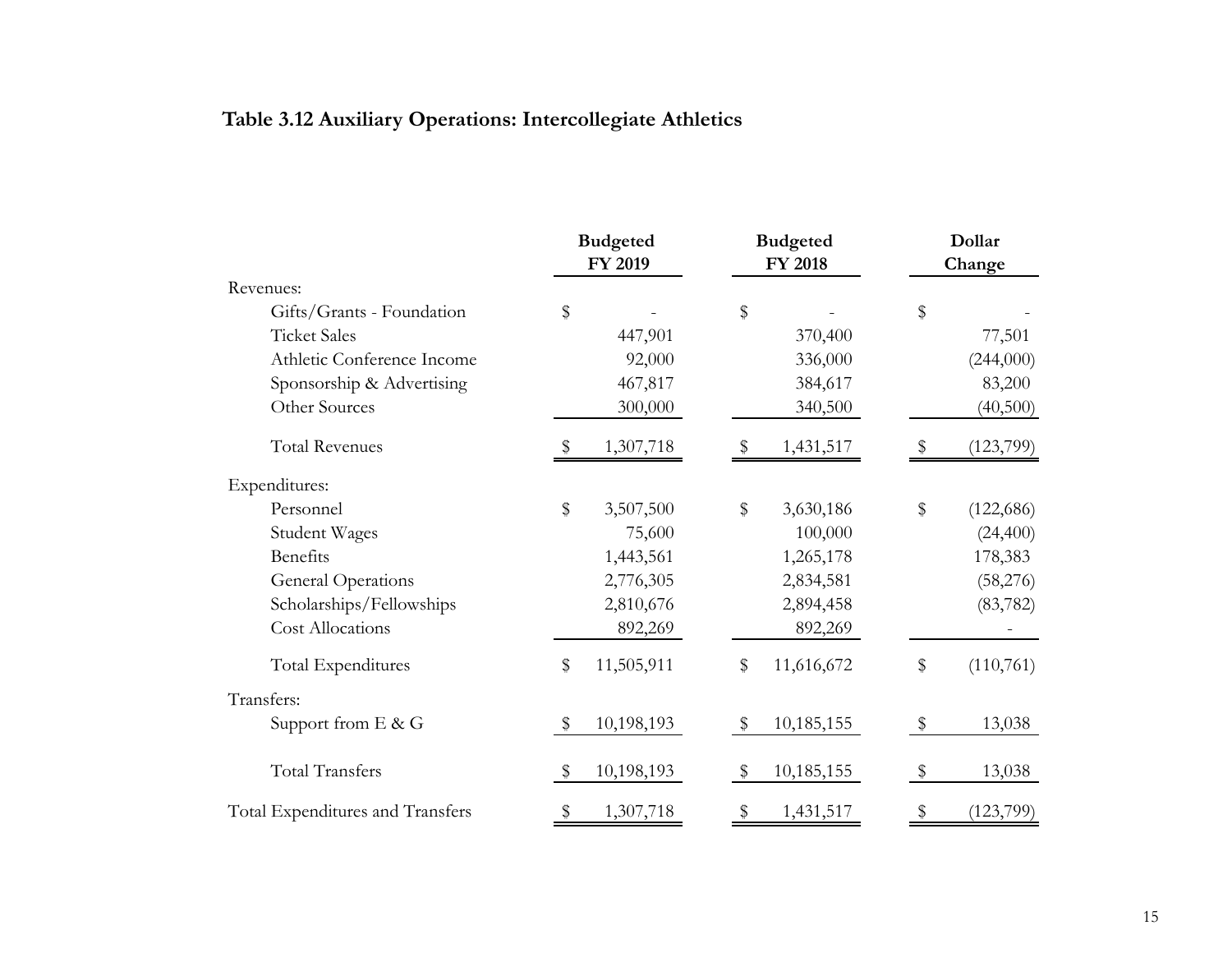### <span id="page-15-0"></span>**Table 3.13 Auxiliary Operations: Lake Campus Housing**

|                           | <b>Budgeted</b><br>FY 2019 |  | <b>Budgeted</b><br><b>FY 2018</b> |    | Dollar<br>Change |  |
|---------------------------|----------------------------|--|-----------------------------------|----|------------------|--|
| Revenues:                 |                            |  |                                   |    |                  |  |
| Commissions Income        | \$                         |  | 445,000                           |    | (445,000)        |  |
| <b>Total Revenues</b>     |                            |  | 445,000                           |    | (445,000)        |  |
| Expenditures:             |                            |  |                                   |    |                  |  |
| Personnel                 | \$                         |  | \$                                | \$ |                  |  |
| Benefits                  |                            |  |                                   |    |                  |  |
| <b>General Operations</b> |                            |  | 445,000                           |    | (445,000)        |  |
| <b>Cost Allocations</b>   |                            |  |                                   |    |                  |  |
| Total Expenditures        |                            |  | 445,000                           |    | (445,000)        |  |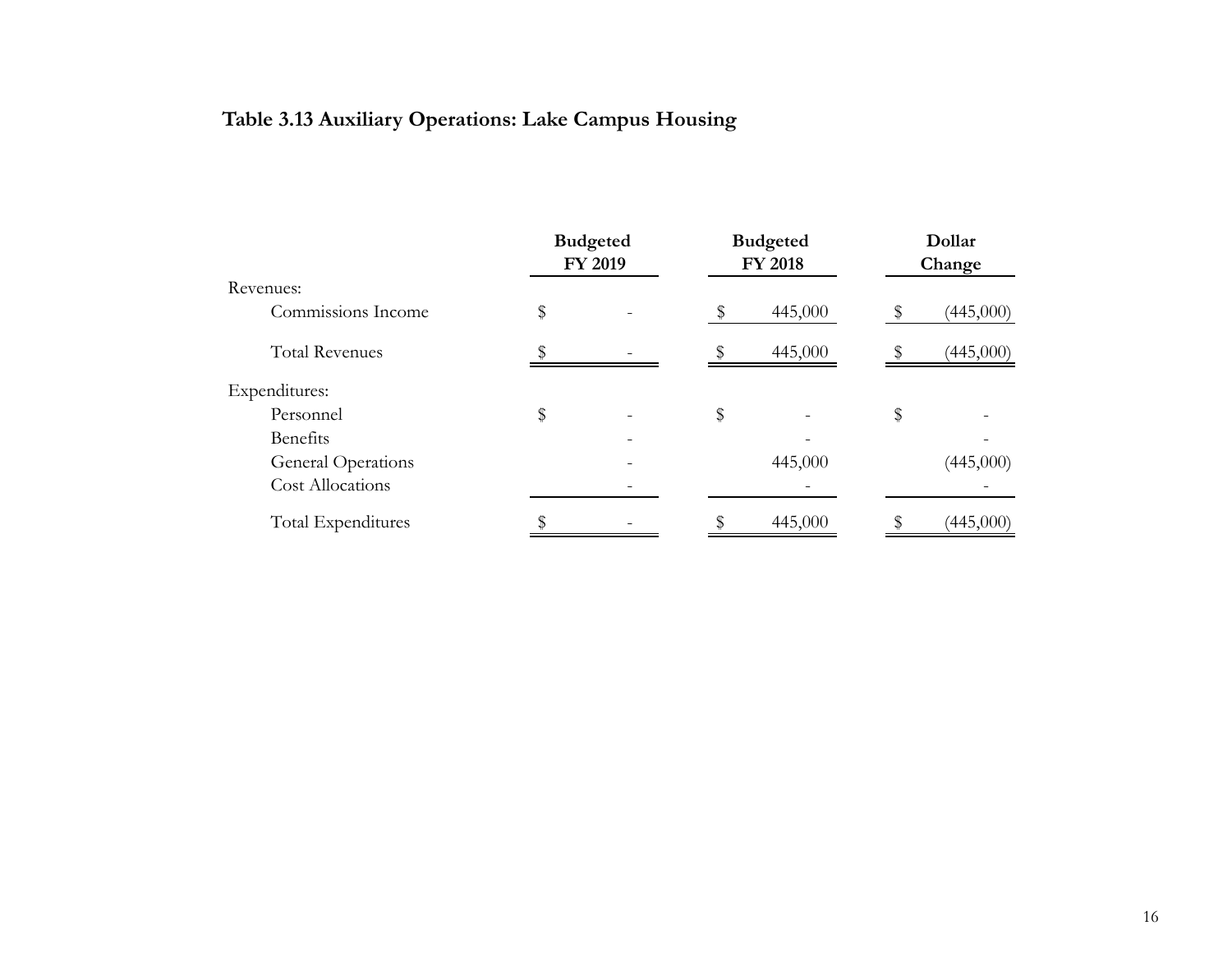### <span id="page-16-0"></span>**Table 3.14 Auxiliary Operations: Nutter Center**

|                                  | <b>Budgeted</b> |           | <b>Budgeted</b> |           | Dollar |            |  |
|----------------------------------|-----------------|-----------|-----------------|-----------|--------|------------|--|
|                                  |                 | FY 2019   |                 | FY 2018   |        | Change     |  |
| Revenues:                        |                 |           |                 |           |        |            |  |
| Parking Permits/Fees             | \$              | 374,187   | \$              | 374,187   | \$     |            |  |
| Sales-Merchandise                |                 | 405,978   |                 | 405,978   |        |            |  |
| Sales-Food & Beverage            |                 | 111,200   |                 | 111,200   |        |            |  |
| Rental                           |                 | 550,000   |                 | 550,000   |        |            |  |
| Event Sponsorship                |                 | 465,000   |                 | 465,000   |        |            |  |
| Other Sources                    |                 | 755,850   |                 | 755,850   |        |            |  |
| <b>Total Revenues</b>            |                 | 2,662,215 |                 | 2,662,215 |        |            |  |
| Expenditures:                    |                 |           |                 |           |        |            |  |
| Personnel                        | \$              | 335,883   | $\$\$           | 502,237   | \$     | (166, 354) |  |
| <b>Student Wages</b>             |                 | 25,000    |                 | 25,000    |        |            |  |
| Benefits                         |                 | 146,798   |                 | 157,362   |        | (10, 564)  |  |
| <b>General Operations</b>        |                 | 1,356,119 |                 | 1,590,292 |        | (234, 173) |  |
| Cost Allocations                 |                 | 1,262,940 |                 | 1,262,880 |        | 60         |  |
| Total Expenditures               | \$              | 3,126,740 | \$              | 3,537,771 | \$     | (411, 031) |  |
| Transfers:                       |                 |           |                 |           |        |            |  |
| Support from $E \& G$            | \$              | 464,525   | \$              | 875,556   | \$     | (411, 031) |  |
| <b>Total Transfers</b>           | \$              | 464,525   | \$              | 875,556   | \$     | (411, 031) |  |
| Total Expenditures and Transfers | \$              | 2,662,215 |                 | 2,662,215 | \$     |            |  |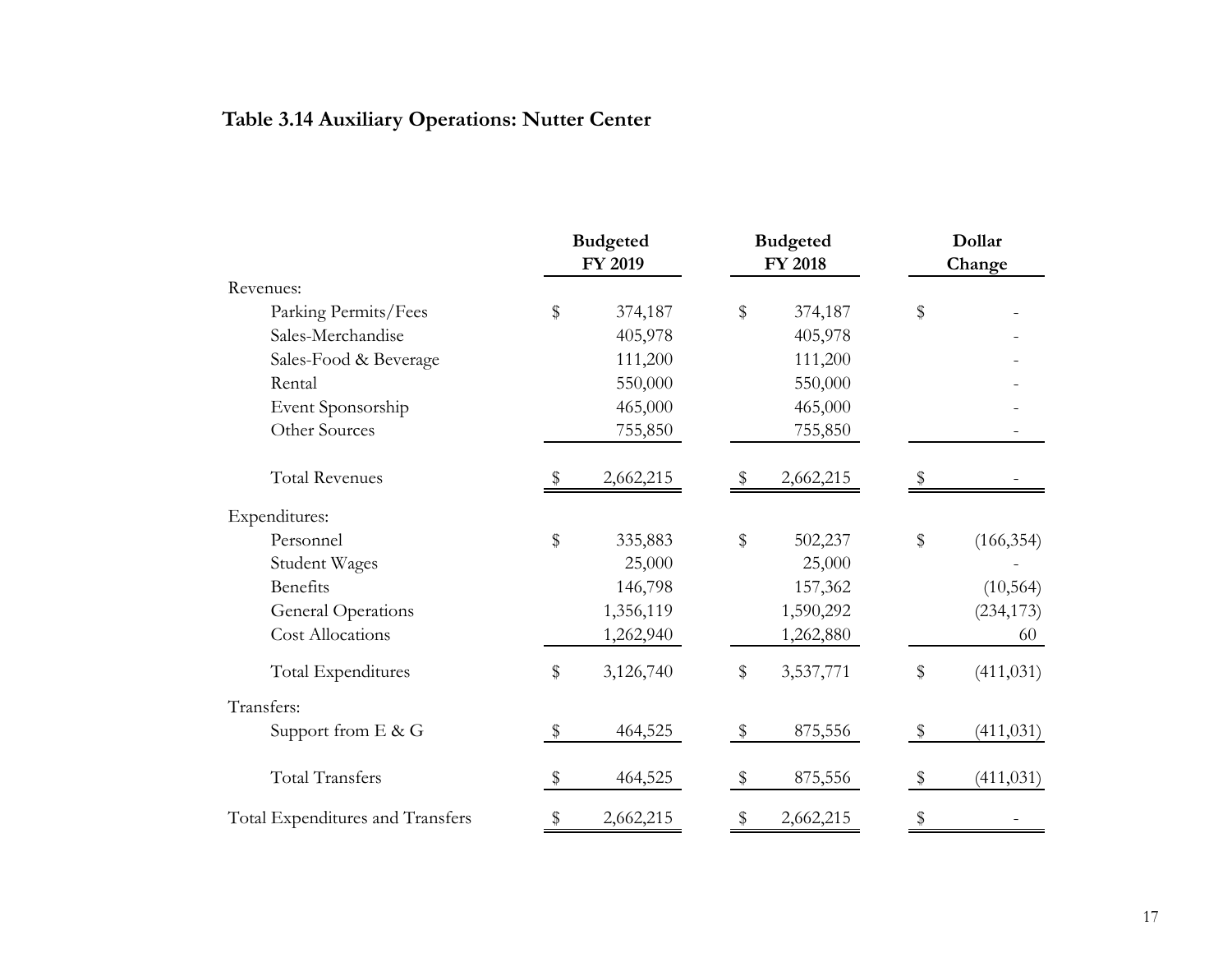### <span id="page-17-0"></span>**Table 3.15 Auxiliary Operations: Parking and Transportation**

|                                  | <b>Budgeted</b><br>FY 2019 |            | <b>Budgeted</b><br><b>FY 2018</b> |    | Dollar<br>Change |
|----------------------------------|----------------------------|------------|-----------------------------------|----|------------------|
| Revenues:                        |                            |            |                                   |    |                  |
| Parking Fees                     | \$                         | 2,152,414  | \$<br>1,952,414                   | \$ | 200,000          |
| Parking Fines                    |                            | 425,000    | 450,000                           | \$ | (25,000)         |
| <b>Total Revenues</b>            |                            | 2,577,414  | 2,402,414                         |    | (175,000)        |
| Expenditures:                    |                            |            |                                   |    |                  |
| Personnel                        | \$                         | 657,130    | \$<br>419,036                     | \$ | 238,094          |
| <b>Benefits</b>                  |                            | 407,938    | 166,718                           |    | 241,220          |
| General Operations               |                            | 1,138,800  | 1,394,287                         |    | (255, 487)       |
| Total Expenditures               | \$                         | 2,203,868  | \$<br>1,980,041                   | \$ | 223,827          |
| Transfers:                       |                            |            |                                   |    |                  |
| Debt Payment                     | \$                         | (154, 250) | \$<br>(154, 625)                  | \$ | 375              |
| Renewal & Replacement            |                            | (44,295)   | (267, 747)                        |    | 223,452          |
| <b>Total Transfers</b>           | $\frac{1}{2}$              | (198, 545) | \$<br>(422, 372)                  | \$ | 223,827          |
| Total Expenditures and Transfers |                            | 2,402,413  | 2,402,413                         | \$ |                  |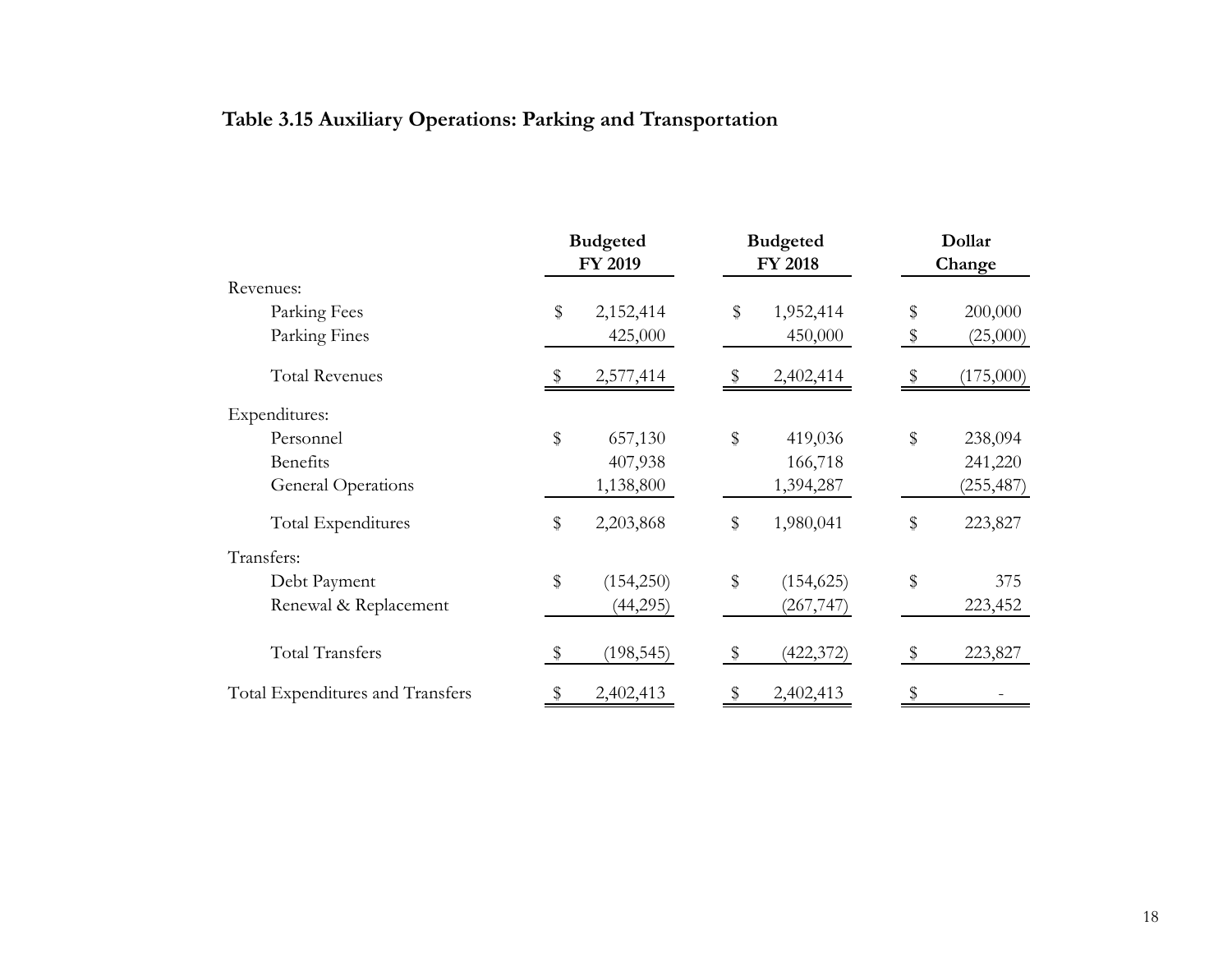### <span id="page-18-0"></span>**Table 3.16 Auxiliary Operations: Residence Services**

|                                  | <b>Budgeted</b><br>FY 2019 | <b>Budgeted</b><br>FY 2018 |            | Dollar<br>Change |  |
|----------------------------------|----------------------------|----------------------------|------------|------------------|--|
| Revenues:                        |                            |                            |            |                  |  |
| <b>Student Room Charges</b>      | \$<br>2,046,912            | \$                         | 2,647,182  | \$<br>(600, 270) |  |
| Administrative Fee               | 615,154                    |                            | 659,630    | (44, 476)        |  |
| Other Sources                    | 666,935                    |                            | 572,813    | 94,122           |  |
| <b>Total Revenues</b>            | 3,329,001                  |                            | 3,879,625  | (550, 624)       |  |
| Expenditures:                    |                            |                            |            |                  |  |
| Personnel                        | \$<br>756,389              | \$                         | 812,403    | \$<br>(56, 014)  |  |
| Student Wages                    | 99,977                     |                            | 91,533     | 8,444            |  |
| Benefits                         | 394,702                    |                            | 307,441    | 87,261           |  |
| <b>General Operations</b>        | 975,352                    |                            | 1,196,206  | (220, 854)       |  |
| <b>Cost Allocations</b>          | 550,810                    |                            | 591,461    | (40, 651)        |  |
| Total Expenditures               | \$<br>2,777,230            | \$                         | 2,999,045  | \$<br>(221, 815) |  |
| Transfers:                       |                            |                            |            |                  |  |
| Support to $E \& G$              | \$                         | \$                         | (767, 583) | \$<br>767,583    |  |
| Renewal & Replacement Debt       |                            |                            | (112, 997) | 112,997          |  |
| <b>Total Transfers</b>           | \$                         | \$                         | (880, 580) | \$<br>880,580    |  |
| Total Expenditures and Transfers | 2,777,230                  |                            | 3,879,625  | (1, 102, 395)    |  |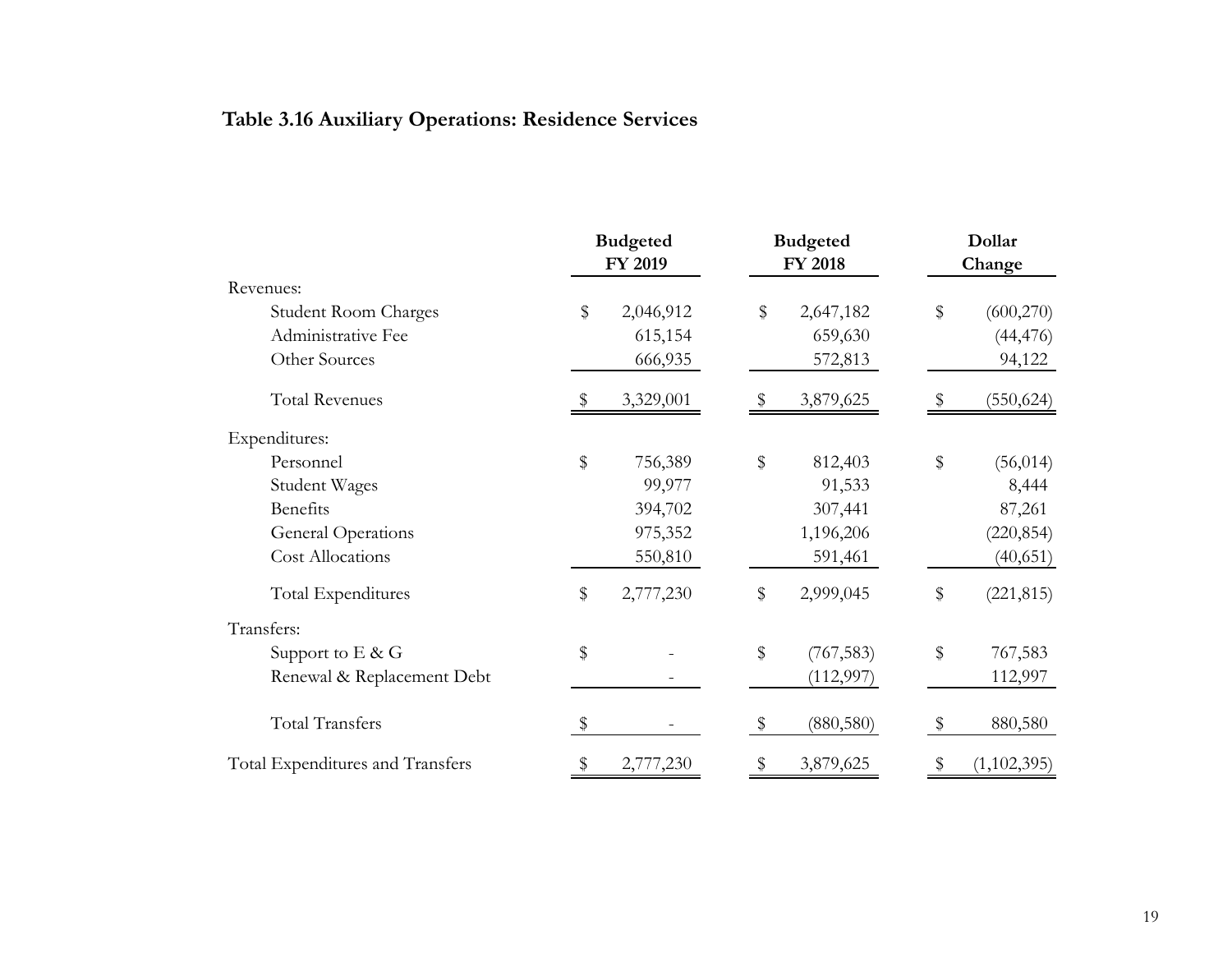### <span id="page-19-0"></span>**Table 3.17 Auxiliary Operations: Student Union**

|                                  | <b>Budgeted</b><br>FY 2019 | <b>Budgeted</b><br><b>FY 2018</b> |            |              | Dollar<br>Change |  |
|----------------------------------|----------------------------|-----------------------------------|------------|--------------|------------------|--|
| Revenues:                        |                            |                                   |            |              |                  |  |
| Vendor Commissions               | \$<br>3,000                | \$                                | 5,000      |              | (2,000.00)       |  |
| Space Rental                     | 90,000                     |                                   | 93,950     |              | (3,950.00)       |  |
| Misc Income                      | 46,500                     |                                   | 81,926     |              | (35, 426.00)     |  |
| <b>Total Revenues</b>            | 139,500                    |                                   | 180,876    |              | (41, 376)        |  |
| Expenditures:                    |                            |                                   |            |              |                  |  |
| Personnel                        | \$<br>459,865              | \$                                | 477,769    | \$           | (17,904)         |  |
| Student Wages                    | 314,500                    |                                   | 307,277    |              | 7,223            |  |
| Benefits                         | 227,077                    |                                   | 174,560    |              | 52,517           |  |
| <b>General Operations</b>        | 13,353                     |                                   | 117,416    |              | (104, 063)       |  |
| Cost Allocations                 | 922,047                    |                                   | 922,047    |              |                  |  |
| Total Expenditures               | \$<br>1,936,842            | \$                                | 1,999,069  | \$           | (62, 227)        |  |
| Transfers:                       |                            |                                   |            |              |                  |  |
| Support from $E$ & $G$           | \$<br>2,721,342            | \$                                | 2,738,943  | \$           | (17,601)         |  |
| Debt Payment - Non Mandatory     | (924,000)                  |                                   | (920, 750) |              | (3,250)          |  |
| <b>Total Transfers</b>           | 1,797,342                  | \$                                | 1,818,193  | $\mathbf{E}$ | (20, 851)        |  |
| Total Expenditures and Transfers | 139,500                    |                                   | 180,876    |              | (41, 376)        |  |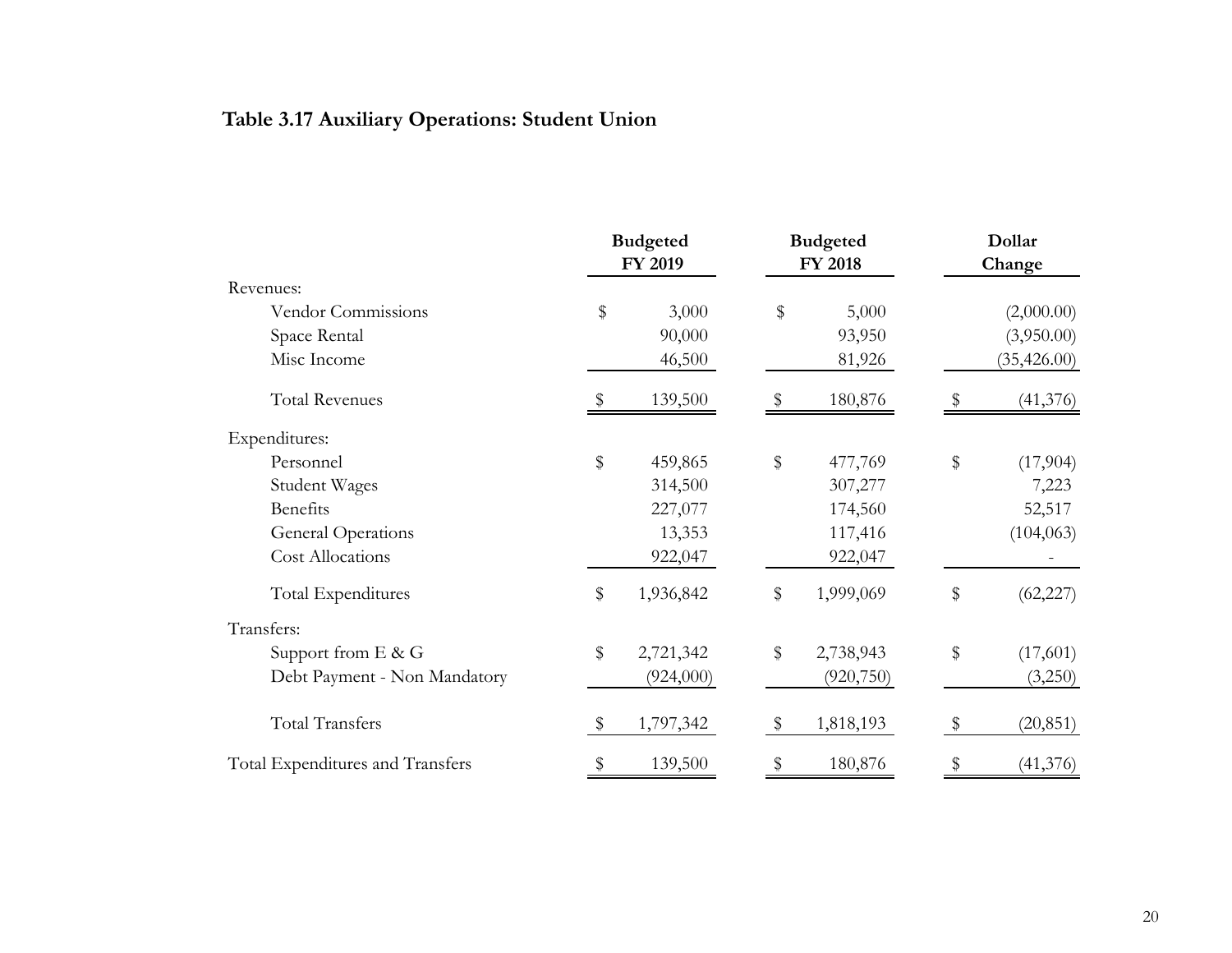### <span id="page-20-0"></span>**Table 3.18 Auxiliary Operations: Vending**

|                                  |                           | <b>Budgeted</b><br>FY 2019 | <b>Budgeted</b><br><b>FY 2018</b> |           | Dollar<br>Change |  |
|----------------------------------|---------------------------|----------------------------|-----------------------------------|-----------|------------------|--|
| Revenues:                        |                           |                            |                                   |           |                  |  |
| Vending Matching Income          | $\boldsymbol{\mathsf{S}}$ | 680,656                    | \$                                | 739,156   | \$<br>(58, 500)  |  |
| <b>Total Revenues</b>            |                           | 680,656                    |                                   | 739,156   | (58, 500)        |  |
| Expenditures:                    |                           |                            |                                   |           |                  |  |
| Personnel                        | \$                        | 133,002                    | $\$\$                             | 146,003   | \$<br>(13,001)   |  |
| <b>Benefits</b>                  |                           | 77,100                     |                                   | 60,875    | 16,225           |  |
| General Operations               |                           | 32,500                     |                                   | 38,000    | (5,500)          |  |
| <b>Cost Allocations</b>          |                           | 67,679                     |                                   | 67,679    |                  |  |
| Purchase Resale/Capital          |                           | 274,000                    |                                   | 314,000   | (40,000)         |  |
| Total Expenditures               | \$                        | 584,281                    | \$                                | 626,557   | \$<br>(42, 276)  |  |
| Transfers:                       |                           |                            |                                   |           |                  |  |
| Support to $E \& G$              | \$                        | (39,060)                   | \$                                | (36,201)  | \$<br>(2,859)    |  |
| Renewal & Replacement Debt       |                           | (57, 315)                  |                                   | (76,398)  | 19,083           |  |
| Total Transfers                  | \$                        | (96, 375)                  | $\mathcal{S}$                     | (112,599) | \$<br>16,224     |  |
| Total Expenditures and Transfers |                           | 680,656                    |                                   | 739,156   | \$<br>(58, 500)  |  |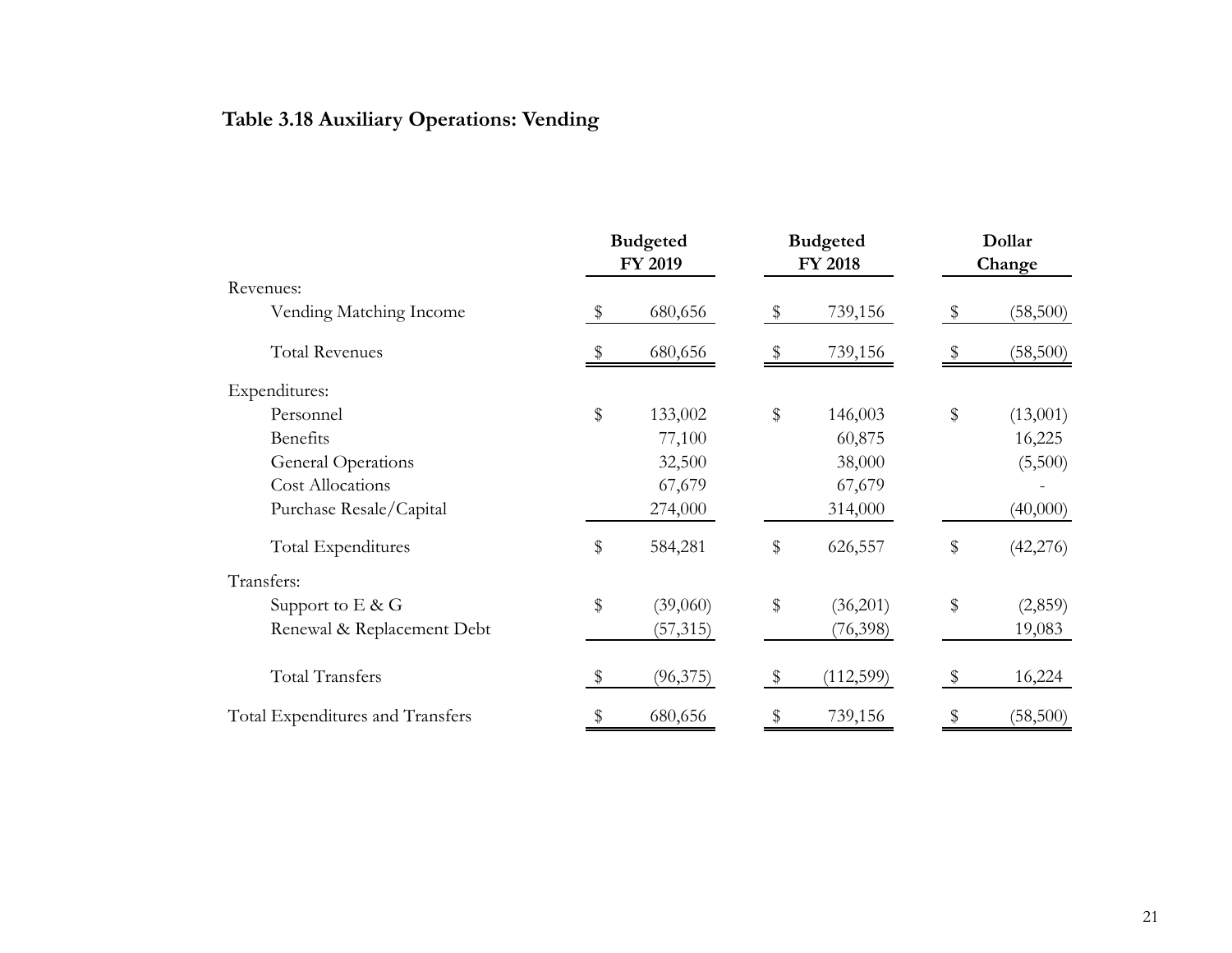<span id="page-21-0"></span>

| Table 3.19                |                                       |           |           |               |              |             | Early Arriver   | Guest    |
|---------------------------|---------------------------------------|-----------|-----------|---------------|--------------|-------------|-----------------|----------|
| <b>Residence Services</b> |                                       |           |           |               | Percentage   |             | $\rm Cost\,Per$ | Cost Per |
| <b>Fee Analysis</b>       |                                       | 2017-2018 | 2018-2019 | Dollar Change | Change       | Summer 2018 | Night           | Night    |
|                           | Hamilton Hall Double                  | \$2,619   | \$2,645   | \$26.00       | $0.98\,\%$   | na          | \$15            | \$22     |
|                           | Hamilton Hall Super Single            | \$3,156   | \$3,251   | \$95.00       | $2.92\;\%$   | na          | \$15            | \$22     |
|                           | Hamilton Hall Triple                  | \$2,367   | \$2,367   | \$0.00        | $0.00\%$     | na          | \$15            | \$22     |
|                           | Hamilton Hall Double Deluxe           | \$0       | \$2,938   | \$2,938.00    | $100.00\,\%$ | na          | \$15            | \$22     |
|                           | Hamilton Hall Expanded (floor lounge) | \$0       | \$0       | \$0.00        | $0.00\,\%$   |             |                 |          |
|                           | Forest Lane Quad                      | \$2,759   | \$2,759   | \$0.00        | $0.00\,\%$   | \$1,000     | \$15            | \$22     |
|                           | Forest Lane Large 2 Bedroom           | \$4,140   | \$4,140   | \$0.00        | $0.00\%$     | \$1,000     | \$15            | \$22     |
|                           | Forest Lane Small 2 Bedroom           | \$3,661   | \$3,661   | \$0.00        | $0.00\%$     | \$1,000     | \$15            | \$22     |
|                           | Forest Lane Studio                    | \$3,500   | \$3,500   | \$0.00        | $0.00\,\,\%$ | \$1,000     | \$15            | \$22     |
|                           | Woods Single                          | \$3,188   | \$3,220   | \$32.00       | $0.99\%$     | na          | \$15            | \$22     |
|                           | Woods Super Single                    | \$3,412   | \$3,514   | \$102.00      | $2.90\;\%$   | na          | \$15            | \$22     |
|                           | Woods Double                          | \$2,788   | \$2,816   | \$28.00       | $0.99\%$     | na          | \$15            | \$22     |
|                           | Woods Double Deluxe                   | \$3,100   | \$3,193   | \$93.00       | $2.91\%$     | na          | \$15            | \$22     |
|                           | Woods Triple                          | \$2,600   | \$2,600   | \$0.00        | $0.00\,\,\%$ | na          | \$15            | \$22     |
|                           | Woods Expanded (floor lounge)         | \$0       | \$0       | \$0.00        | $0.00\,\,\%$ |             |                 |          |
|                           | Village Efficiency                    | \$2,567   | \$2,567   | \$0.00        | $0.00\,\,\%$ | \$2,567     | \$15            | \$22     |
|                           | Village Deluxe Efficiency             | \$2,931   | \$2,931   | \$0.00        | $0.00\%$     | \$2,931     | \$15            | \$22     |
|                           | Village One Bedroom                   | \$3,329   | \$3,329   | \$0.00        | $0.00\,\%$   | \$3,329     | \$15            | \$22     |
|                           | Village Two Bedroom                   | \$3,787   | \$3,787   | \$0.00        | $0.00\,\%$   | \$3,787     | \$15            | \$22     |
|                           | Village Two Bedroom Split             | \$0       | \$1,894   | \$1,894.00    | $100.00\%$   | na          | \$15            | \$22     |
|                           | College Park Quad                     | \$3,060   | \$3,060   | \$0.00        | $0.00\,\%$   | \$1,500     | \$15            | \$22     |
|                           | Honors Complex                        | \$2,912   | \$2,970   | \$58.00       | $1.95\%$     | na          | \$15            | \$22     |
|                           | University Park Quad                  | \$3,060   | \$3,060   | \$0.00        | $0.00\,\%$   | \$1,500     | \$15            | \$22     |
|                           | Communications Fee (per person)*      |           |           |               |              |             |                 |          |
|                           | Single                                | \$200.00  | \$200.00  | \$0.00        | $0.00\%$     | \$200.00    |                 |          |
|                           | Double                                | \$200.00  | \$200.00  | \$0.00        | $0.00\,\%$   | \$200.00    |                 |          |
|                           | Triple                                | \$200.00  | \$200.00  | \$0.00        | $0.00\,\%$   | \$200.00    |                 |          |
|                           | Quad                                  | \$200.00  | \$200.00  | \$0.00        | $0.00\,\%$   | \$200.00    |                 |          |
|                           | College Park & University Park        | \$200.00  | \$200.00  | \$0.00        | $0.00\,\%$   | \$200.00    |                 |          |
|                           | Activity Fee, Hamilton Hall           | \$60.00   | \$60.00   | \$0.00        | $0.00\,\%$   | \$60.00     |                 |          |
|                           | Activity Fee, Forest Lane Apartments  | \$60.00   | \$60.00   | \$0.00        | $0.00\,\%$   | \$60.00     |                 |          |
|                           | Activity Fee, The Woods               | \$60.00   | \$60.00   | \$0.00        | $0.00\,\%$   | \$60.00     |                 |          |
|                           | Activity Fee, The Village             | \$60.00   | \$60.00   | \$0.00        | $0.00\,\%$   | \$60.00     |                 |          |
|                           | Activity Fee, College Park            | \$60.00   | \$60.00   | \$0.00        | $0.00\,\,\%$ | \$60.00     |                 |          |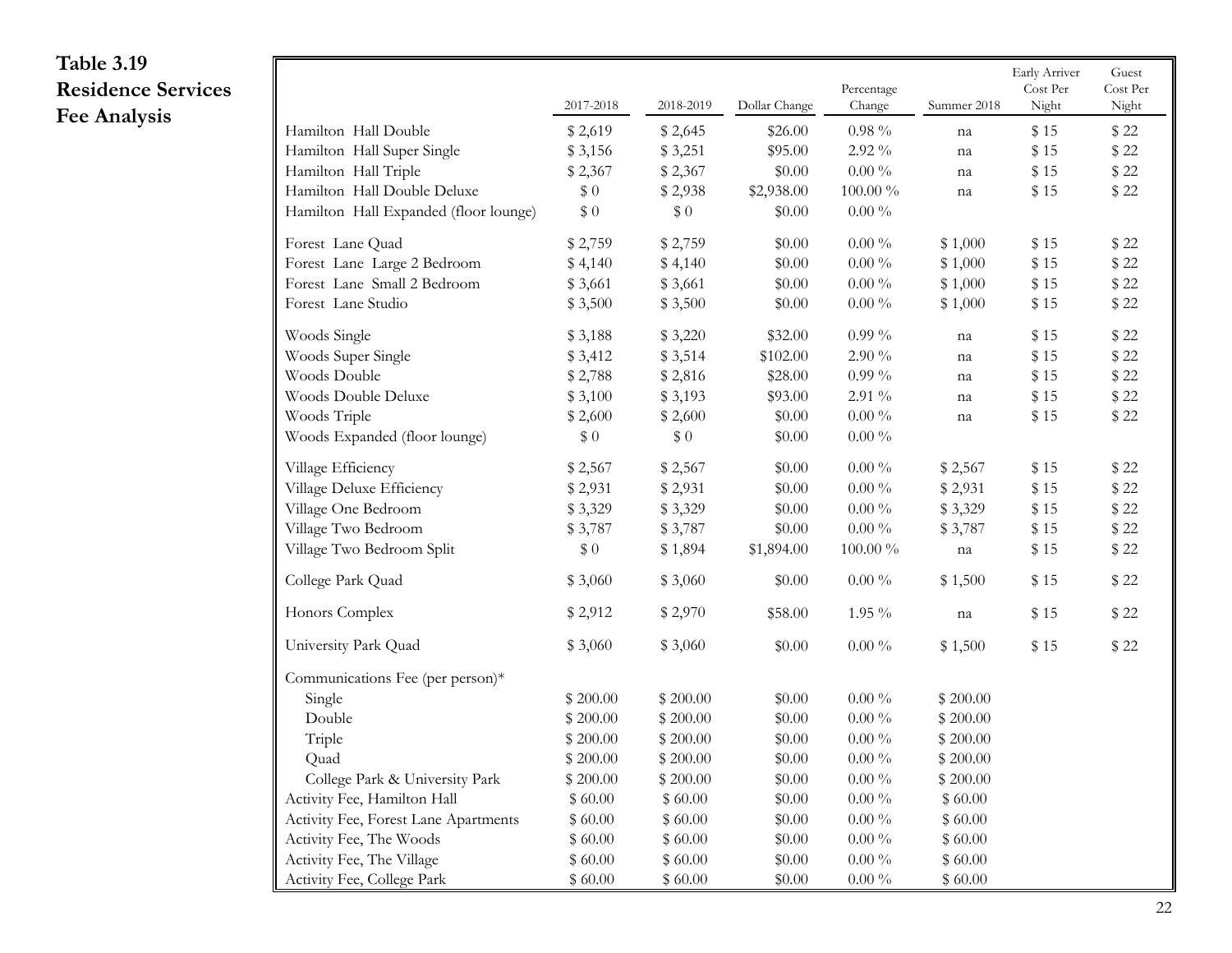#### <span id="page-22-0"></span>**Table 3.20 Other Auxiliary Fees**

| Parking Permits-Students-Commuter/Resident |   | FY19 | FY18 |     |  |
|--------------------------------------------|---|------|------|-----|--|
| Semester                                   |   | 95   |      | 95  |  |
| Fall and Spring Semester Only              | Ъ | 160  |      | 160 |  |
| Annual                                     | 5 | 200  |      | 200 |  |
| Semester Park & Ride                       |   | 15   |      | 15  |  |
| Fall & Spring Semester only Park & Ride    |   | 20   | Ж    | 20  |  |
| Temporary Week                             |   |      |      |     |  |
| High School student after school lessons   |   | 35   |      | 35  |  |

| Parking Permit/Faculty Staff | FY19 |     |  | FY18 |  |  |
|------------------------------|------|-----|--|------|--|--|
| Semester                     |      | 100 |  | 100  |  |  |
| Annual                       |      | 225 |  | 225  |  |  |
| Annual/Reserved A            |      | 475 |  | 475  |  |  |
| Temporary Week               |      |     |  |      |  |  |

| Other Parking Permit          | <b>FY19</b> |             |  | <b>FY18</b> |  |  |
|-------------------------------|-------------|-------------|--|-------------|--|--|
| Vendor/Service Semester       |             | 100         |  | 100         |  |  |
| Vendor/Service Annual         | \$          | 225         |  | 225         |  |  |
| Vendor/Service Temporary Week | Ֆ           | 8           |  |             |  |  |
| Replacement Permit            | \$          | 15          |  | 15          |  |  |
| Food Service                  |             | <b>FY19</b> |  | FY18        |  |  |
| Basic Plan                    |             | 1,850       |  | 1,617       |  |  |